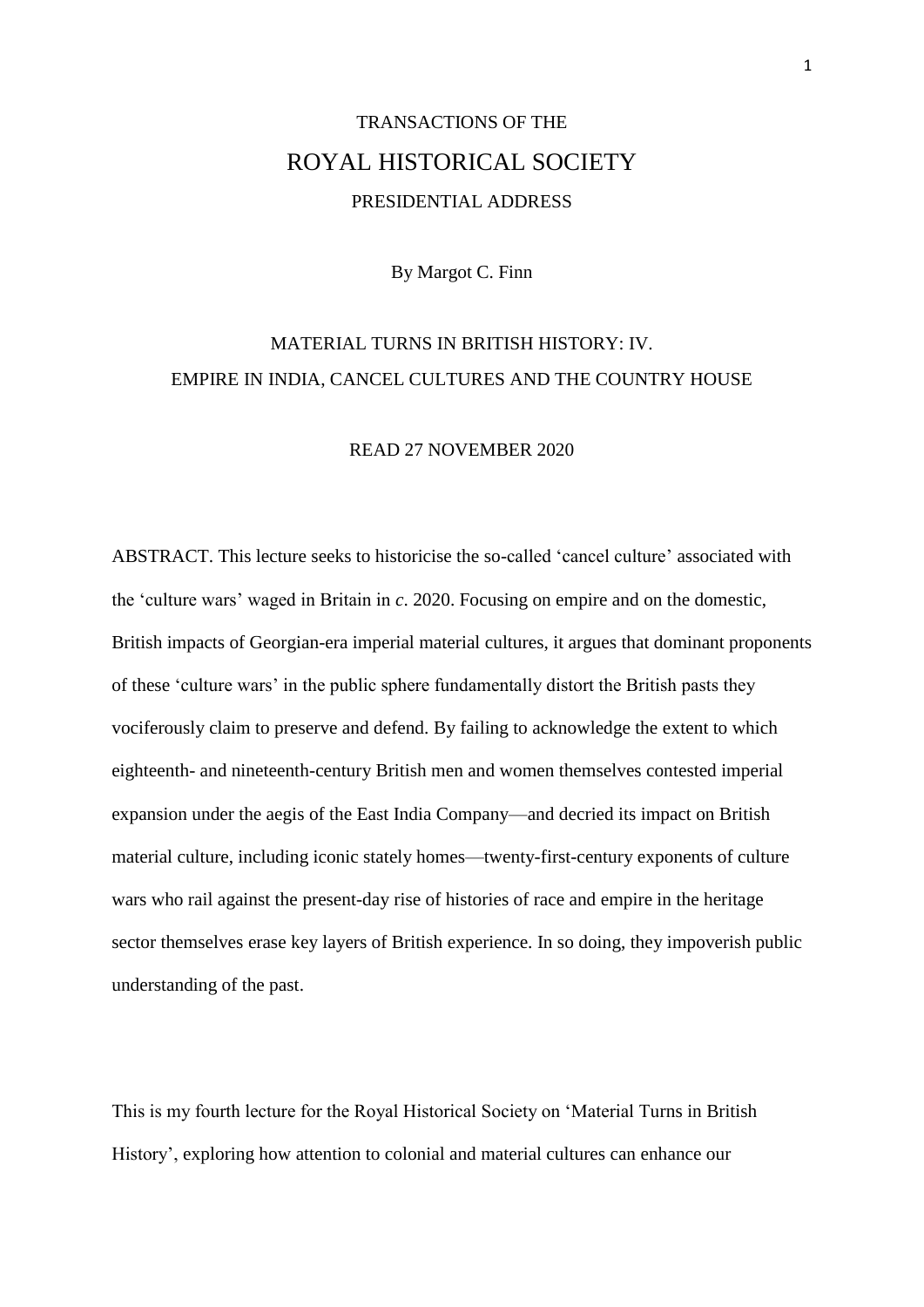understanding of the British past. It has been composed in what can only be described as historic times. Against a backdrop of environmental calamity and amidst a global epidemiological crisis, historians labour today in the throes of a so-called culture war, in which empire and colonialism are key protagonists. 'Cancel cultures' are conspicuous in the armoury of this cultural conflict. '*Cancel culture* refers to the popular practice of withdrawing support for (cancelling) public figures and companies after they have done or said something considered objectionable or offensive,' the *Pop Culture Dictionary* explains. '*Cancel culture* is generally discussed as being performed on social media in the form of group shaming.'<sup>1</sup> History has come under repeated fire from all political sides and generational cohorts in this heady atmosphere. In tonight's lecture, I trace a few highly visible threads among the rich tapestry of this contemporary conflict and seek, by locating the British country house within histories of imperialism, to situate today's 'culture wars' in both a broader and a longer historical context.

My lecture is in three main parts. I begin with a sweeping, and necessarily schematic, survey of today's soi-disant culture war in Britain, focusing on its dominant timelines and cast of characters and noting the peculiar erasure of the East India Company (EIC) that characterises social media-enabled debates about British imperialism. I turn in the next two sections to the closely entwined histories of the East India Company and the British country house, suggesting that erasure and selective historical amnesia—cancelling, if you will were woven into the history of the stately home in the Georgian and early Victorian years in ways that pre-figure twentieth- and twenty-first century repressions and re-imaginings of empire in the public and the scholarly imaginations. In my conclusion, I return to our

<sup>1</sup> *Pop Culture Dictionary*:<https://www.dictionary.com/e/pop-culture/cancel-culture/> : 'cancel culture'. Similarly, the online Cambridge dictionary defines cancel culture as 'a way of behaving in a society or group, especially on social media, in which it is common to completely reject and stop supporting someone because they have said or done something that offends you': [https://dictionary.cambridge.org/dictionary/english/cancel](https://dictionary.cambridge.org/dictionary/english/cancel-culture)[culture](https://dictionary.cambridge.org/dictionary/english/cancel-culture) . Both sources accessed 9 July 2021.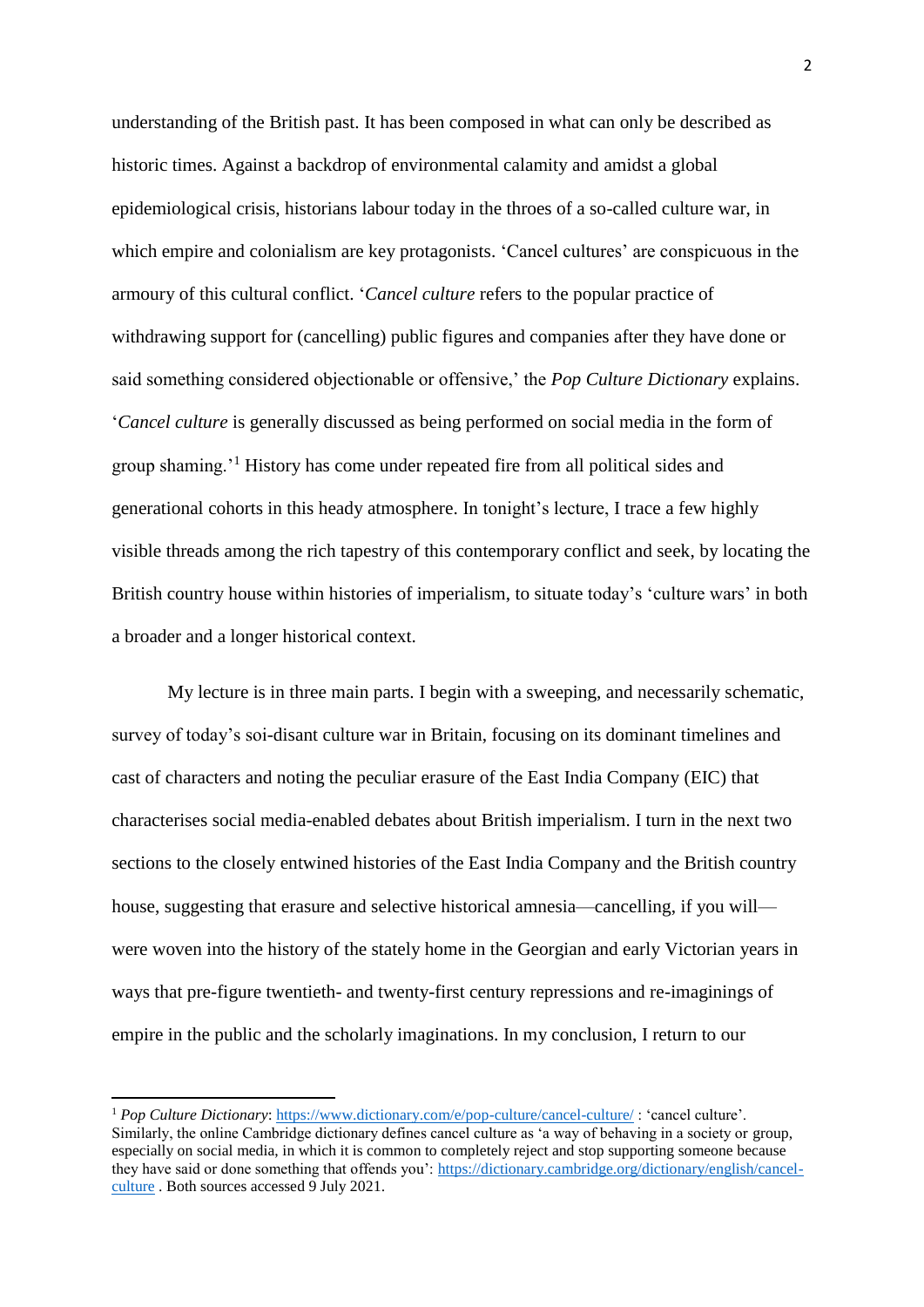contemporary culture war, underlining the need to push beyond facile conceptions of the past that 'cancel' or deny earlier generations' participation in robust, contentious debates about the domestic impact of Britain's empire. Not only school and university curriculums, museums, and cultural organisations such as the National Trust, but also commercial venues, the Church of England, the military and representatives of the monarchy are now caught up in the legacies of this contested heritage.<sup>2</sup> If we are to engage intelligently with these debates, I suggest, it behoves us to acknowledge and understand their extended, conflicted genealogy.

#### **I Culture War(s)?**

Do we live in times riven by one or more 'culture wars'? The popular press, some politicians and many Twitter users are convinced that we do. Their conviction resounds from the pages of the *Daily Mail*, which locates the key battlefields of the culture war in identity politics most notably in claims for racial equality that have been brought to the forefront of public consciousness by Black Lives Matter. Reporting in June 2020 that the prime minister had selected Munira Mirza to set up his new race commission, the *Mail* proclaimed 'No10 "declares war on woke": Boris Johnson "is taking on cultural battles over statues to shore up Tory base"<sup>3</sup>. As monuments to local worthies and national icons have toppled from (or trembled on) their pedestals, History and History's alleged cancellation have loomed increasingly large in this narrative of cultural Armageddon. September 2020 saw the actor

<sup>&</sup>lt;sup>2</sup> Abundant evidence of the diverse stakeholders caught up in the 'culture wars' can be found in the webpages of Policy Exchange's 'History Matters' project, discussed below. At the time of this lecture's delivery, Policy Exchange had published four 'editions' of material for this project. At the time of finalising this text, nine editions had been published:<https://policyexchange.org.uk/history-matters-project/> (accessed 9 July 2021). <sup>3</sup> *Daily Mail*, 16 June 2020.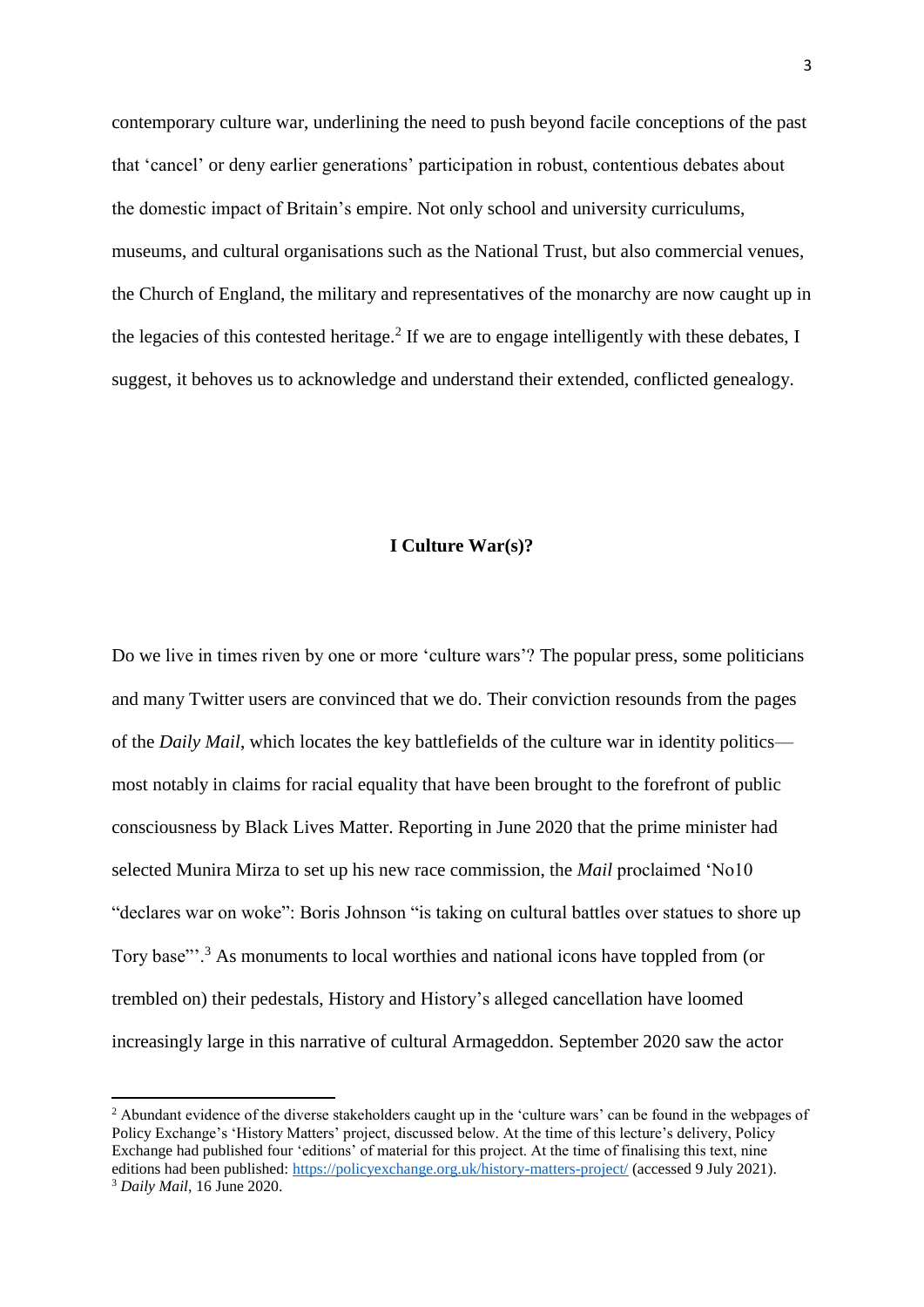Laurence Fox announce his determination to launch a new political party, in the aftermath of his assertion that pervasive discussions of racism in the media were 'boring'. The *Daily Mail*'s report of Fox's initiative quoted his claim that 'The people of the United Kingdom are tired of being told that we represent the very thing we have, in history, stood together against', noting his objective of 'celebrating Britain's cultural history' in the face of such critiques.<sup>4</sup>

In newspapers, on Twitter, and within both houses of Parliament, 'culture war' and 'cancel culture' are now bandied about by Conservative commentators as signifiers of all that is wrong with a section of the public they identify as a cacophonous minority opposed to the 'common sense' traditionalism of a silent majority. The revival of large-scale anti-racism protest in Britain in the aftermath of the killing of George Floyd on 25 May 2020 has both accelerated this conflict and focused it increasingly on histories of empire, race and nation. In July 2020, Conservative MP John Hayes launched the 'Common Sense' group of MPs and peers to 'deliver on the Conservative pledge to control immigration and so keep faith with blue collar Tory voters'. <sup>5</sup> By September, *The Times* was reporting that members of this new assemblage had joined forces with the European Research Group to refuse 'unconscious bias training intended to tackle racism in the Commons, accusing parliamentary authorities of "pandering to the woke agenda"…. "I would rather gouge my eyes out with a blunt stick than sit through that Marxist, snake oil crap," said one.'<sup>6</sup> As Ben Bradley—newly elected Conservative MP for Mansfield, self-professed 'first blue brick in the red wall' and

<sup>4</sup> 'Some REAL opposition? Laurence Fox to launch new political party to fight "culture wars" with £5million from former Tory donors - as Nigel Farage threatens to launch his own anti-lockdown party' (*Daily Mail*, 27 September 2020). See similarly 'Megxit? It's Brexit all over again! Just when we thought Britain was healing, a new cultural war is raging - but despite hysterical claims, it's NOT to do with racism, insists former equalities minister TREVOR PHILLIPS', *Daily Mail*, 17 January 2020.

<sup>&</sup>lt;sup>5</sup> Sir John Hayes, MP, 'We need to stop misplacing common sense on immigration for bigotry, blasts Sir John Hayes', *Express*, 5 July 2020.

<sup>6</sup> Esther Webber and Eleni Courea, 'Dozens of Tory MPs set to Refuse Unconscious Bias Training', *The Times*, 21 September 2020.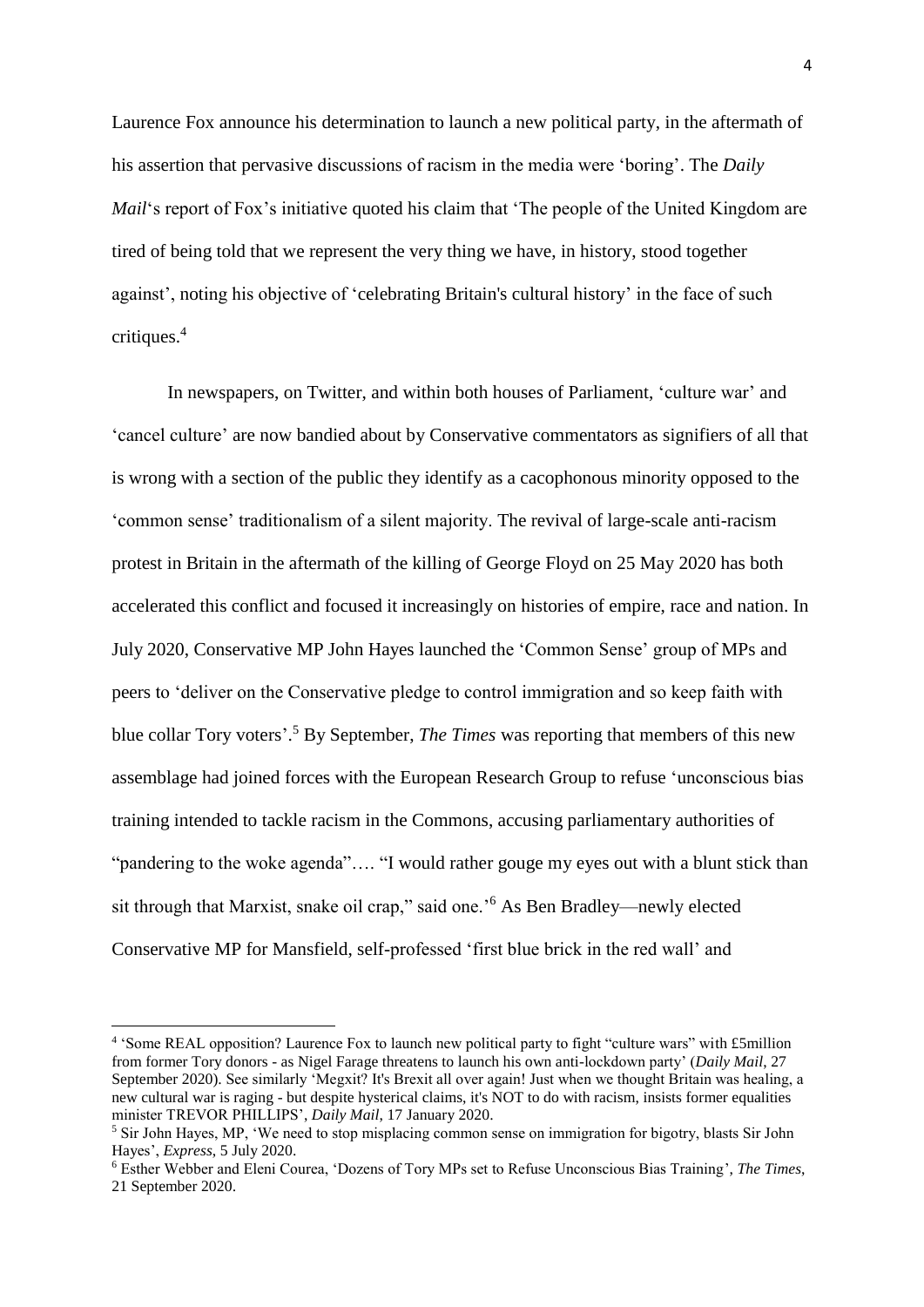unconscious bias training refusenik—tweeted in October, '#CriticalRaceTheory and the #BLM organisation…are not an innocent anti racism campaign, it's political ideology and should be treated as such!'<sup>7</sup>

More sober and sustained is the 'History Matters' campaign launched by the centreright thinktank, Policy Exchange, in June. Led by the former chair of the Equality and Human Rights Commission, Trevor Phillips, this project is guided by a panel of eleven 'historians, public figures and people interested in history'. 'We all want to find ways to improve the life opportunities and outcomes for people from BAME backgrounds', Phillips wrote in explaining the group's rationale. 'But what concerns me about the current moment is the rapid and unthinking way in which large swathes of our public heritage is [*sic*] being effectively re-written, or erased entirely – much of it seemingly without much proper debate or forethought.'<sup>8</sup> In both its visual iconography and its straplines, 'History Matters' reflects wider claims that historians—like turkeys voting for Christmas—are intent to cancel History. Led emblematically by Richard Lionheart, its advocates underline 'public concern for the rewriting of history', assert that 'Two thirds of people say judging our past with today's values is mistaken', allege 'Rock bottom support for removing historical statues, including Churchill' and have issued a 'call for evidence as history becomes focus of culture war'.<sup>9</sup>

These sentiments have travelled rapidly along the corridors of power, with important ramifications for History in schools, universities and cultural organisations. In September, Oliver Dowden, the Secretary of State for Digital, Culture, Media and Sport, sent twenty-six

<sup>7</sup> @BBradley\_Mans (21 October 2020).

<sup>8</sup> <https://policyexchange.org.uk/press-release/policy-exchange-launches-new-history-project/> (accessed 12 November 2020). The choice of 'History Matters' as the rubric for this initiative may strike historians with a longer-term engagement with Black history as ironic: Professor Hakim Adi of the University Chichester established a 'History Matters' coalition in 2014 with quite different assumptions and goals: [https://www.younghistoriansproject.org/single-post/2019/03/15/Life-and-times-of-Britains-first-black-History](https://www.younghistoriansproject.org/single-post/2019/03/15/Life-and-times-of-Britains-first-black-History-professor-Hakim-Adi-Part-II)[professor-Hakim-Adi-Part-II.](https://www.younghistoriansproject.org/single-post/2019/03/15/Life-and-times-of-Britains-first-black-History-professor-Hakim-Adi-Part-II)

<sup>&</sup>lt;sup>9</sup> [https://policyexchange.org.uk/press-release/policy-exchange-launches-new-history-project/.](https://policyexchange.org.uk/press-release/policy-exchange-launches-new-history-project/) Policy Exchange features an image of the Grade II listed equestrian statue of Richard Lionheart outside the Palace of Westminster with this text.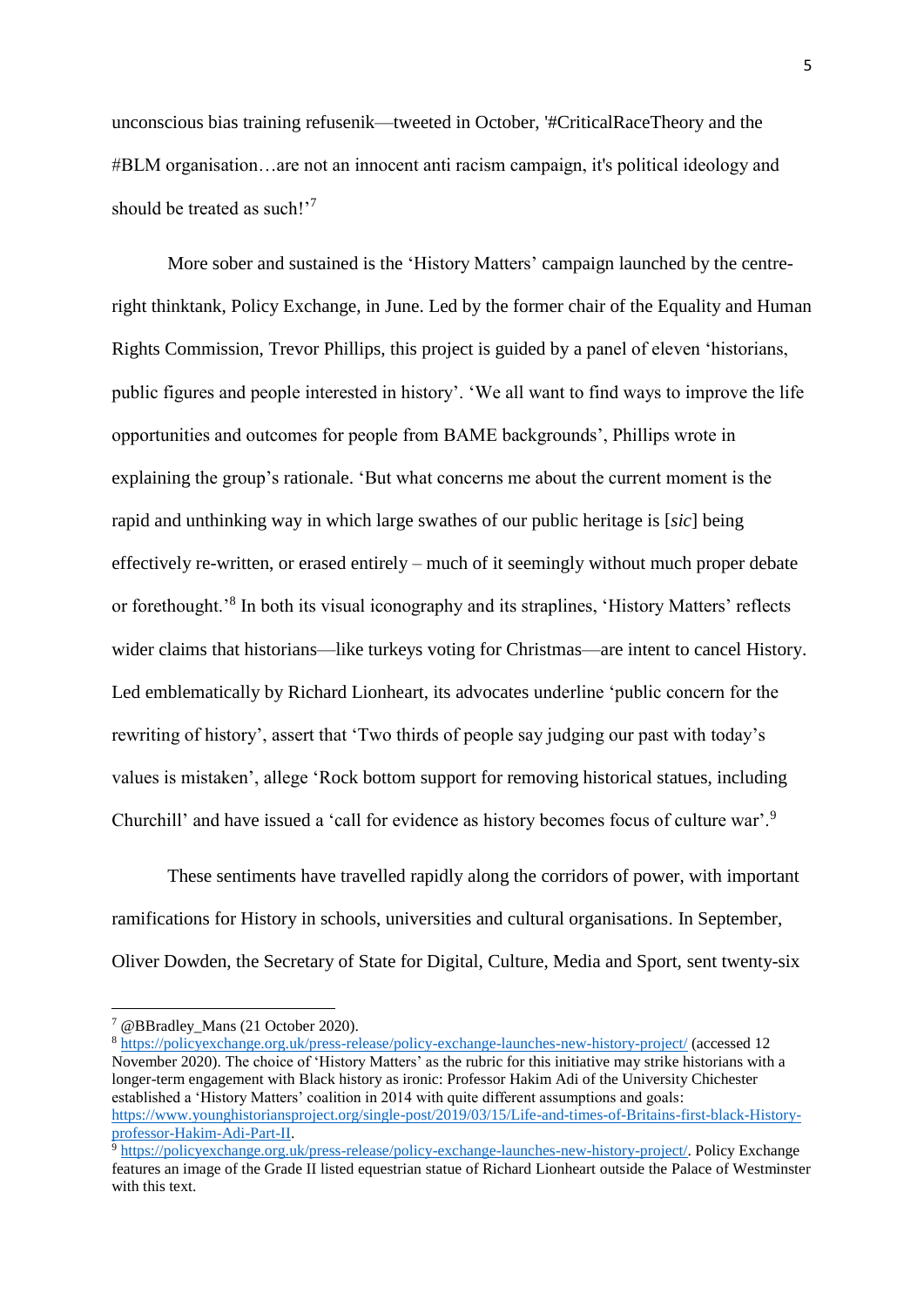cultural organisations in England a letter warning them against removing statues or other objects of contested cultural heritage from public display at the risk of losing their public funding.<sup>10</sup> In October, in a speech delivered at the end of Black History Month, Kemi Badenoch, Minister for Equalities, asserted firmly that, in schools and universities, 'our curriculum does not need decolonising' and warned that any school uncritically teaching Critical Race Theory 'is breaking the law'.<sup>11</sup> In November, Conservative life peer Baroness Eaton intervened, ''To ask Her Majesty's Government what assessment they have made of steps taken by some universities to decolonise the history curriculum; and what plans they have to issue guidance to universities on making the history curriculum as previously taught available to students.'<sup>12</sup> That History not only matters but is also fundamentally *different* rings out from these debates. MPs and peers do not argue that the teaching of evolution in schools and universities must be balanced by Creationist pedagogy, nor (thank goodness) do they suggest that compulsory relationship teaching on LGBT+ equality in primary schools must be matched by compulsory lessons on how to be homophobic. When it comes to History, however, science—in the sense of *Wissenschaft*, or the systematic pursuit of new knowledge—not only flies out the window, but is held up to ridicule and opprobrium. In the common parlance of our times, it is 'cancelled'.

What are the defining features of the History that proponents of this dominant paradigm of culture war propound? The Policy Exchange 'History Matters' project provides useful evidence for answering this question. In June 2020, the group established a webpage to register examples of Britain's 'culture war' under four main rubrics: Statue Removals, Name

<sup>&</sup>lt;sup>10</sup> 'Letter from Culture Secretary on HM Government position on contested heritage', 22 September 2020, [https://www.gov.uk/government/publications/letter-from-culture-secretary-on-hm-government-position-on](https://www.gov.uk/government/publications/letter-from-culture-secretary-on-hm-government-position-on-contested-heritage)[contested-heritage](https://www.gov.uk/government/publications/letter-from-culture-secretary-on-hm-government-position-on-contested-heritage) (accessed 9 July 2021).

<sup>&</sup>lt;sup>11</sup> Calvin Robinson, 'Kemi Badenoch is right to take on Critical Race Theory', *Spectator*, 21 October 2020: [https://www.spectator.co.uk/article/kemi-badenoch-is-right-to-take-on-critical-race-theory.](https://www.spectator.co.uk/article/kemi-badenoch-is-right-to-take-on-critical-race-theory)

<sup>&</sup>lt;sup>12</sup> 'Decolonising the History Curriculum', written question tabled 8 October 2020, House of Lords, [HL8921]: [https://lordsbusiness.parliament.uk/ItemOfBusiness?itemOfBusinessId=84702&sectionId=50&businessPaperDa](https://lordsbusiness.parliament.uk/ItemOfBusiness?itemOfBusinessId=84702§ionId=50&businessPaperDate=2020-10-09)  $te = 2020 - 10 - 09$ .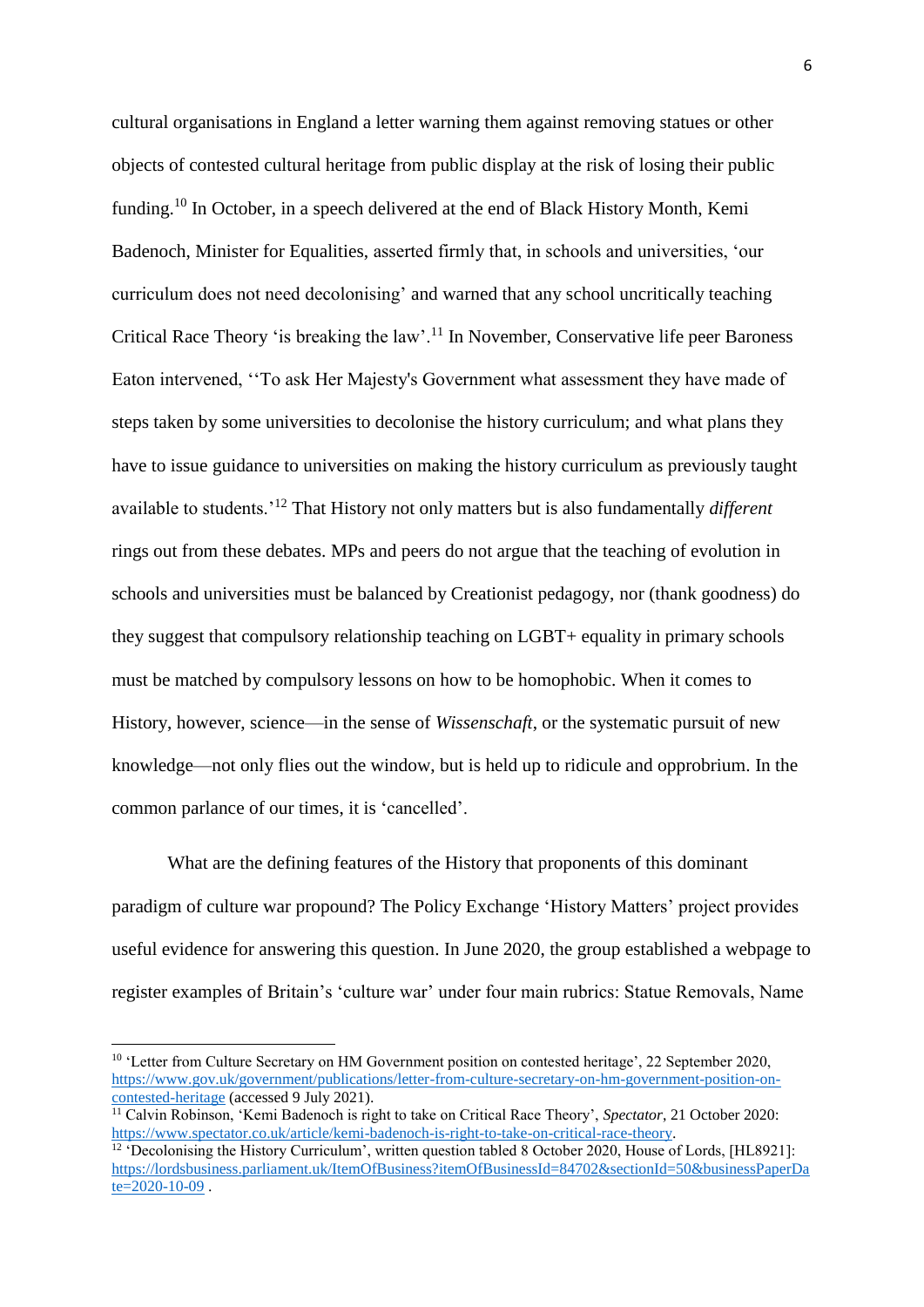Changes, Apologies and "Decolonising" the Curriculum. Three further 'editions' had augmented this rolling 'compendium' of evidence by 24 September 2020.<sup>13</sup> Adorned by images of government ministers, they add Art Symbols, Museums, Galleries and Institutions, Education, and Public Spaces to a roster that echoes lists of the war dead inscribed on memorial monuments.<sup>14</sup> The presentation of these data is unsystematic, and Policy Exchange offers no information on any selection criteria for inclusion or exclusion they have applied. Nonetheless, several salient features emerge from the 99 entries. Material culture and the built environment feature prominently in History Matters' understanding of History's pedagogic duty. In their first four editions, 24 per cent of their entries mention the renaming of buildings, roads or schools, while 23 per cent mention public statues, busts or commemorative plaques. (In contrast, only 13 per cent reference the decolonisation of university curricula). <sup>15</sup> The absence of women from this monumental vision of Britain's national history is a notable, but unremarked, characteristic of the 'History Matters' campaign: by default, the project's vision conceptualises history and heritage as inherently masculine domains.<sup>16</sup> Public monuments controlled by local councils dominated the first edition, but the project's fourth edition turned attention increasingly to cultural and educational organisations, renewing its 'call for evidence asking museum directors, curators, teachers and the wider public to share their experiences and concerns about the ways in which history is being politicised, and sometimes distorted'.<sup>17</sup>

<sup>&</sup>lt;sup>13</sup> The editions (3, 4 and 24 September 2020) are attributed to Alexander Gray, Research Fellow, Security and Extremism: <https://policyexchange.org.uk/history-matters-project/page/4/> and

<https://policyexchange.org.uk/history-matters-project/page/3/> (accessed 9 July 2021). The subsequent editions are dated 20 October 2020-9 April 2021.

<sup>&</sup>lt;sup>14</sup> 'History Matters', 1<sup>st</sup> edition, 28 June 2020:<https://policyexchange.org.uk/publication/history-matters-project/> (accessed 9 July 2021).

<sup>&</sup>lt;sup>15</sup> The unsystematic presentation of the Policy Exchange data renders precise analysis problematic.

<sup>&</sup>lt;sup>16</sup> The hyper-masculine understanding of the past projected by History Matters is reflected in the composition of its list of 'at risk' statues and busts. This includes Robert Baden-Powell, Lt Col. Benson, James Boulton, Sir John Cass, Joseph Chamberlain, Sir Robert Clive, Edward Colston, Viscount Combermere, Oliver Cromwell, Sir Robert Geffrye, Thomas Guy, Viscount Melville, Robert Milligan, Lord Nelson, Sir Robert Peel, Thomas Picton, General Sir Redvers Buller, Cecil Rhodes, Sir Hans Sloane and James Watt. <sup>17</sup> <https://policyexchange.org.uk/publication/history-matters-fourth-edition/> .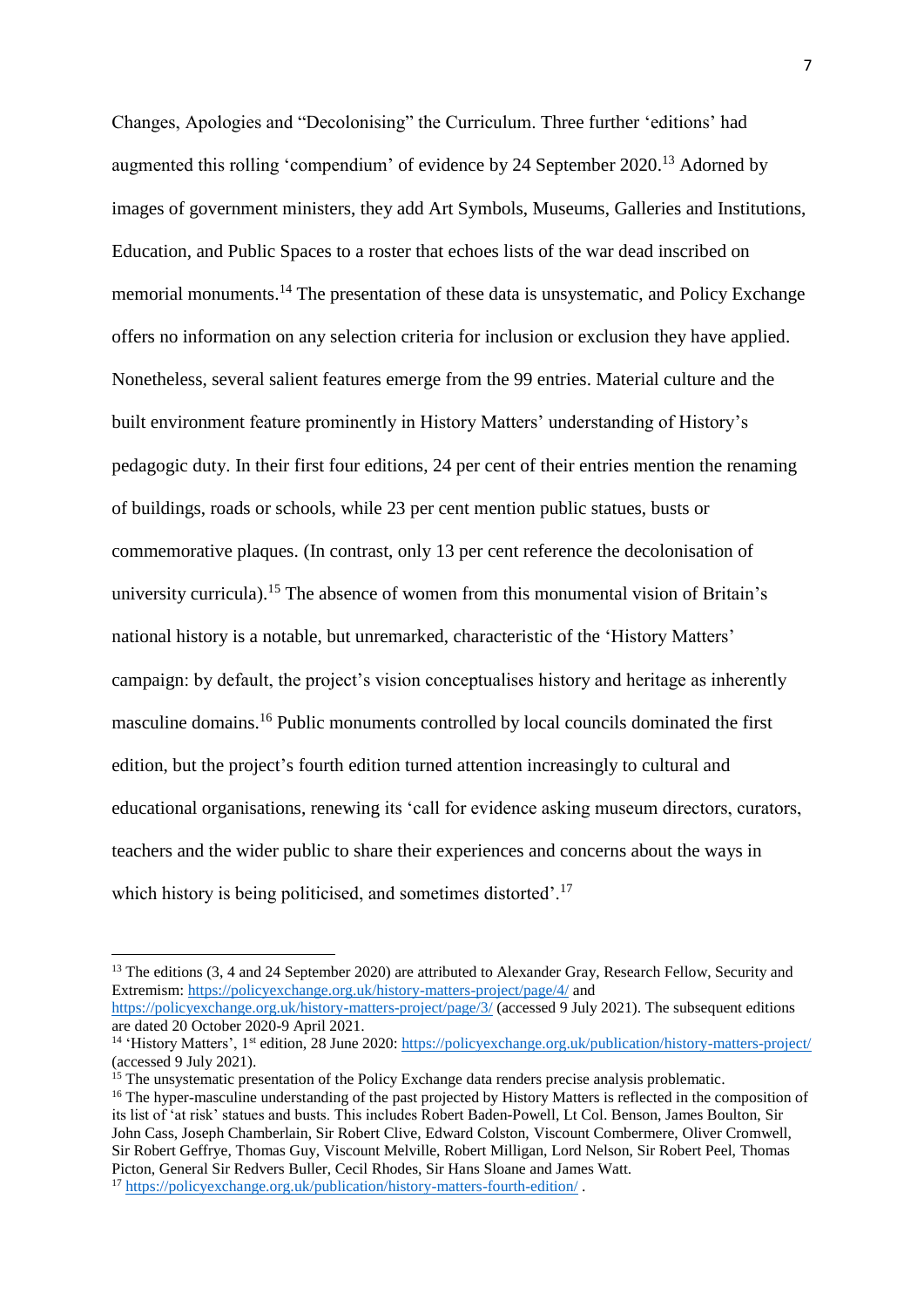The 'History Matters' group emphatically proclaims its own approach to the past to be free of politics. 'In cataloguing these examples, we do not offer any judgment on the actions of the individual or institution in question,' their website asserts. This claim sits uncomfortably with the group's conclusion—unchanged since it began to gather its evidence—that History today 'is the most active front in a new culture war, and that action is being taken widely and quickly in a way that does not reflect public opinion or growing concern over our treatment of the past.'<sup>18</sup> These conflicting statements rest uneasily on the compendium's evidence, much of which lacks the conventional referencing that would allow the reader to test its veracity.<sup>19</sup> Spot-checks of the patchy references and cited texts do not always inspire confidence. Item twelve of the 2<sup>nd</sup> edition, for example, is headed by the bold claim that 'More than 180 historians have called on the Home Office to remove the history element of the UK citizenship test.' Navigating beyond 'History Matters' broken link to a mis-titled '*History Journal*' that supposedly supports this claim, a persistent reader can view the offending letter in full via the *Guardian* website, as published in *History: The Official Journal of the Historical Association*. Here we learn that the 180 historians—of whom I am one—have not called for History to be removed from the Home Office test. Instead, they have requested that the factual errors with respect to the histories of slavery and empire (with which the current test is larded) be removed, rather than remaining compulsory learning for prospective UK citizens.<sup>20</sup>

<sup>&</sup>lt;sup>18</sup> Text cited from the introductory statements of the first and fourth editions (accessed 9 July 2021). Policy Exchange's approach to factual evidence has, more broadly, attracted critical comment. See for example responses to a 2019 Policy Exchange report on the 'crisis' of free speech at universities which wrongly claimed that Germaine Greer had been no-platformed at Cardiff University, a claim subsequently reported in the House of Commons: Anna Fazackerley, 'Gavin Williamson using "misleading" research to justify campus free-speech law', *Guardian*, 27 February 2021.

<sup>&</sup>lt;sup>19</sup> For example, citations to newspaper articles that lack dates (a problem exacerbated when the articles are located behind paywalls), the presence of broken hyperlinks and the absence of names of authors cited. <sup>20</sup> Item 12, second edition: [https://policyexchange.org.uk/publication/history-matters-project-second-edition/;](https://policyexchange.org.uk/publication/history-matters-project-second-edition/)

the letter, posted on *History* 21 July 2020, can be accessed from:

[https://historyjournal.org.uk/2020/07/21/historians-call-for-a-review-of-home-office-citizenship-and-settlement](https://historyjournal.org.uk/2020/07/21/historians-call-for-a-review-of-home-office-citizenship-and-settlement-test/)[test/.](https://historyjournal.org.uk/2020/07/21/historians-call-for-a-review-of-home-office-citizenship-and-settlement-test/)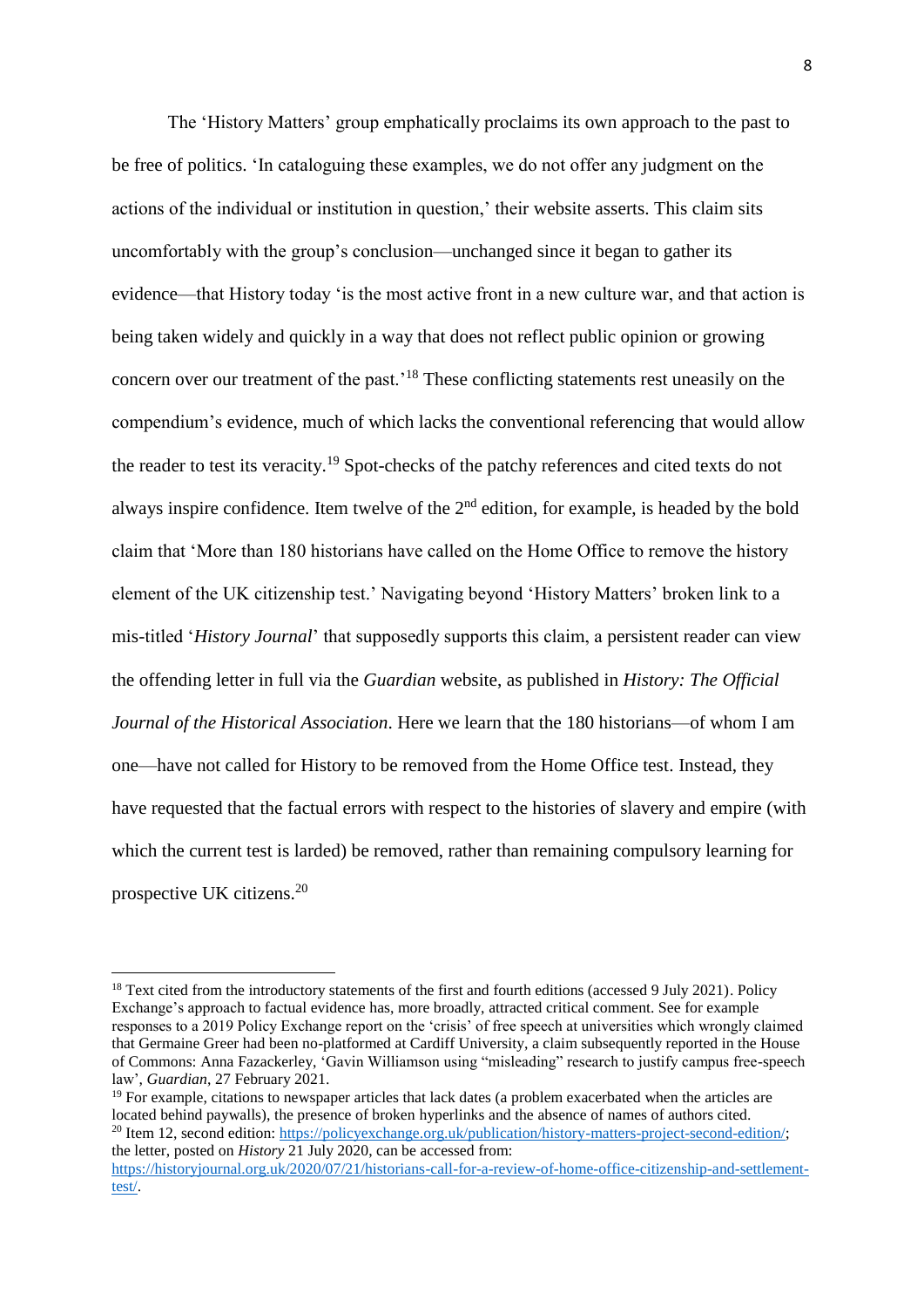Based on a tendentious evidence base, the 'History Matters' project is at least as illuminating for what it leaves out as for what it takes into its purview. The place of the East India Company in Britain's imperial pantheon is one of these many salient silences. Like the 50-ish percent of the population that is female, over three centuries of British imperial expansion in South Asia are conspicuous for their absence from view.<sup>21</sup> A passing reference to Lord Adonis's desire to topple the statue of Robert Clive and an (equally cursory) mention of a proposal by Ealing Council to rename Havelock Road as Guru Nanak Road, appear to represent the full extent of India's place in the British empire, until the celebrated life of Winston Churchill hoves into view.<sup>22</sup>

Where EIC men do feature in the project's pantheon, their exploits in India are unacknowledged. Item 4 of the first edition of its compendium of evidence of a raging culture war fuelled by cancel culture, for example, instances Chester Council's discussion of whether to remove a large equestrian statue of Viscount Combermere from the city centre. 'Field Marshal Stapleton Cotton, 1st Viscount Combermere was a military leader, diplomat and politician and made a Field Marshal in 1855,' the website observes. 'He served under the Duke of Wellington in the Peninsular War.<sup>23</sup> Absent from this analysis is the rationale for the debate on Combermere's statue: he served as Governor of Barbados from 1817 to 1820 and was financially compensated for Parliament's emancipation of 420 enslaved persons on Nevis and St Kitts in 1834.<sup>24</sup> Also missing from this description of Combermere's valour is his career in India. A veteran of the Fourth Anglo-Mysore War, Combermere first met Wellington not in Europe but in the Madras Presidency, where both men established their

<sup>&</sup>lt;sup>21</sup> Queen Victoria and Elizabeth II are the only women (figured as statues/plaques rather than as persons) named in the 99 entries who are female. The 99 entries mention far more than 99 persons in total.

<sup>&</sup>lt;sup>22</sup> Clive features in the First Edition (Item 9); Havelock in the Second Edition (Item 2); Churchill (in the context both of the Bengal Famine of 1943 and of his opposition to Indian independence) in the Second Edition (Item 26) and the Fourth Edition (Item 13).

 $23$  First Edition (Item 4).

<sup>&</sup>lt;sup>24</sup> Legacies of British Slave-ownership database, Stapleton Cotton, 1<sup>st</sup> Viscount Combermere: <https://www.ucl.ac.uk/lbs/person/view/25180> (viewed 14 November 2020).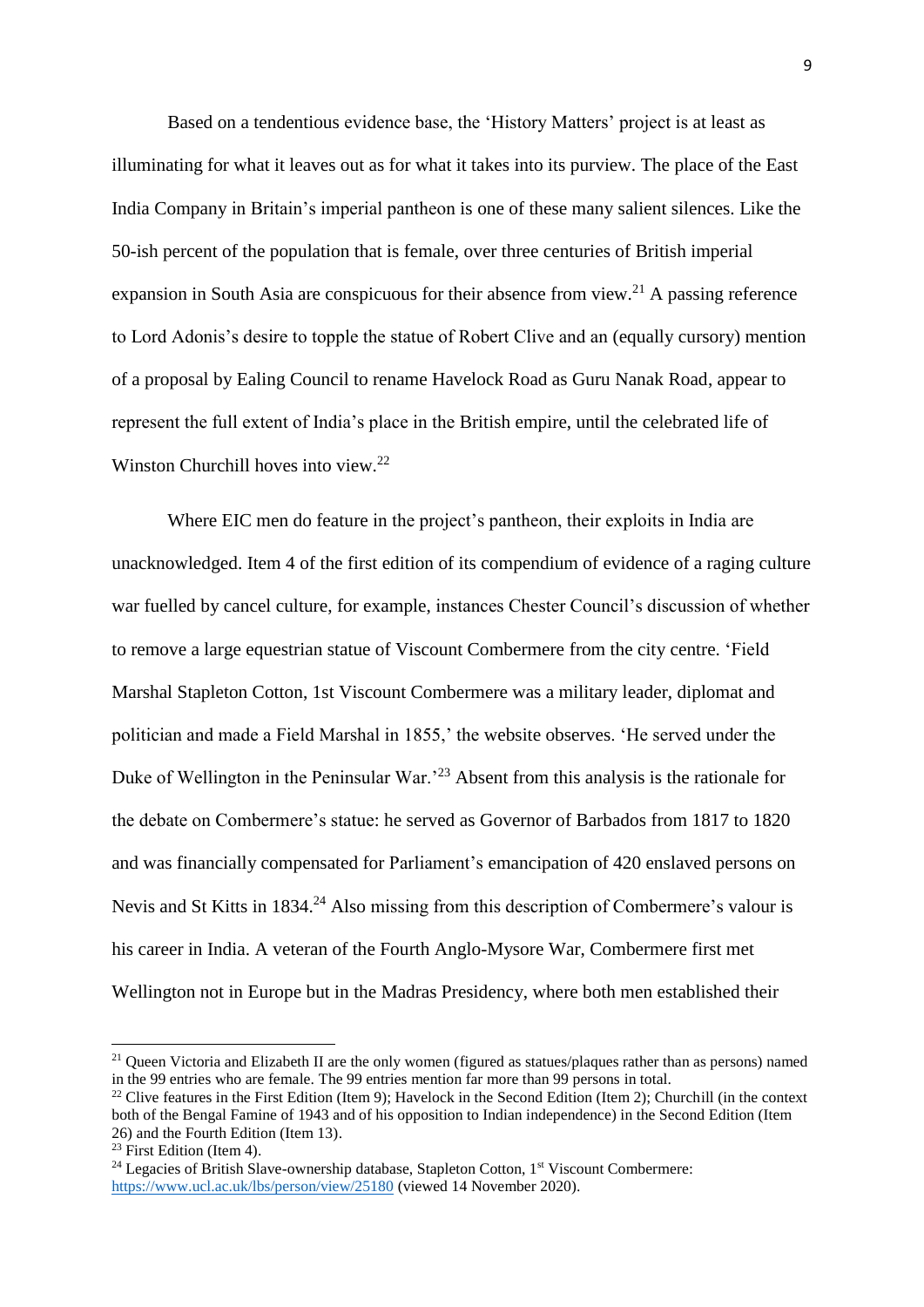military repute.<sup>25</sup> His full title reflects contemporary recognition of the central part that India played throughout his career. He was Viscount Combermere of Bhurtpore in the East Indies because—as Commander-in-Chief of India in the 1820s—he presided over the reduction of a Mahratta fort long held to be impregnable.<sup>26</sup> Selective amnesia of the East India Company's place in the wider fabric of the British empire is by no means peculiar to the Policy Exchange's initiative.<sup>27</sup> Rather, it characterises wider public rememberings and forgettings of empire in India in our so-called culture war.

#### **II Empire Men, the East India Company & the Country House**

Why does India in general and the East India Company in particular play such a limited role in present-day discussions of the British empire? Debates spurred by the Black Lives Matter movement unsurprisingly have focused attention on the slave systems of the Atlantic World, and the role played by slave-trading and slave-owning British men in upholding them. In turning attention to India, it is not my intention to efface those vitally important histories, but rather to locate them in a wider imperial system in which the Atlantic and Indian Ocean Worlds were both entwined and mutually sustaining.<sup>28</sup> Combermere's biography—like his stately home in Cheshire—embodies this entanglement.

<sup>25</sup> H.M. Chichester, revised by James Lunt, 'Cotton Stapleton, first Viscount Combermere (1773–1865), *Oxford Dictionary of National Biography* (Oxford, 2004; 11 March 2021 edition).

<sup>26</sup> *Memoirs and Correspondence of Field Marshal Viscount Combermere, from His Family Papers*, ed. M.W.S. Cotton [Viscountess Combermere] and W. Knollys, 2 vols (1866), chaps 2-3.

 $27$  Subsequent to the delivery of this lecture, this point has been made especially forcibly by Sathnam Sanghera, *Empireland: How Imperialism Has Shaped Modern Britain* (2021), chap. 11, esp. 197.

<sup>&</sup>lt;sup>28</sup> For the EIC's entanglement with Atlantic World Slavery, see Chris Jeppesen, 'East Meets West: Exploring the Connections between Britain, the Caribbean and the East India Company, c. 1757-1857', in *Britain's*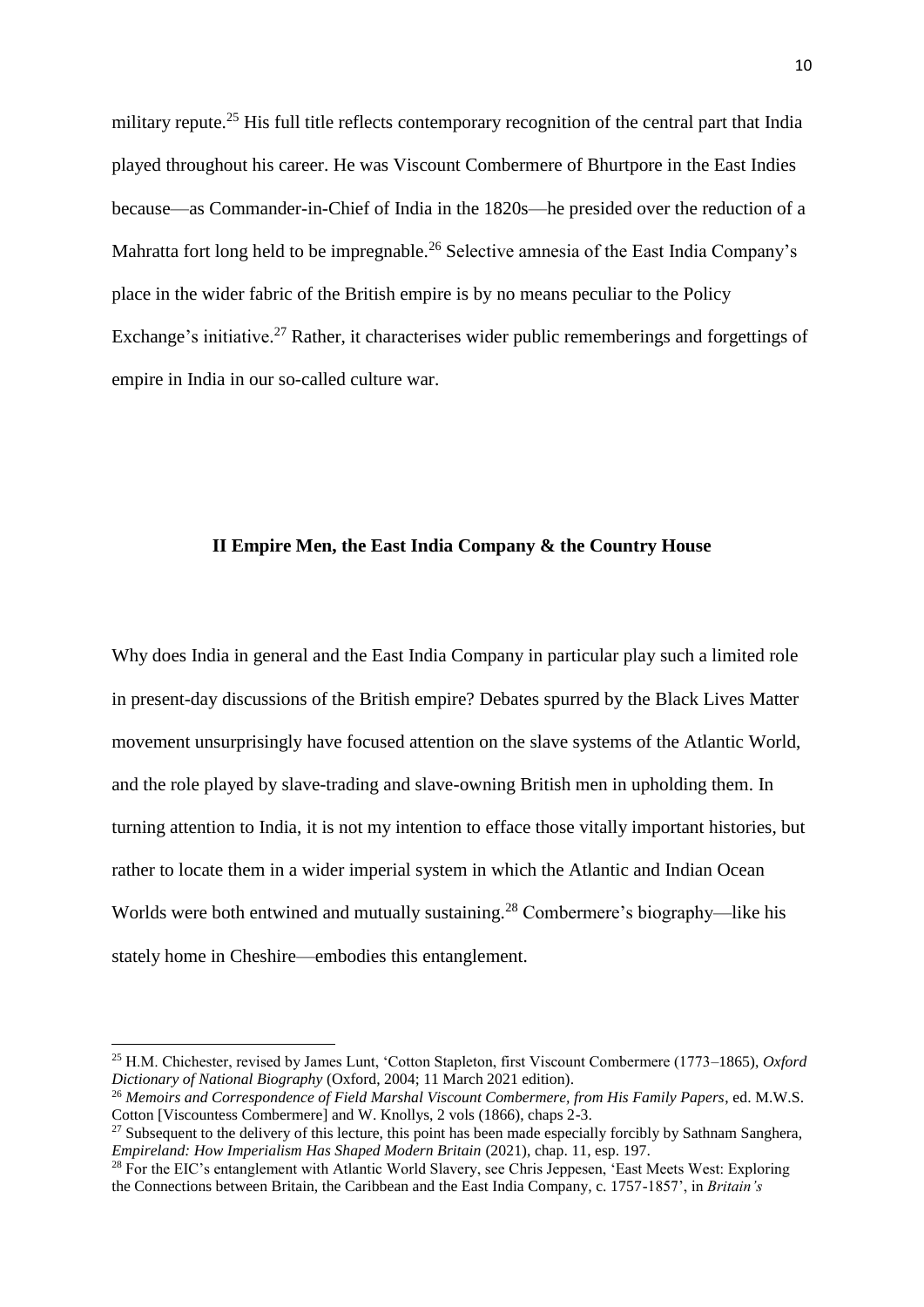A Cistercian foundation established in the  $12<sup>th</sup>$  century, Combermere Abbey passed into the Cotton family with the dissolution of the monasteries. Newly knighted by Henry VIII, Sir George Cotton gained the Abbey and its 22,000 acres in the 1540s, and promptly demolished its main buildings—a salutary reminder that processes of erasure have played an integral part in forging Britain's four nations for centuries. The resulting Tudor manor house was remodelled by successive generations, obtaining its current, Gothic style at the behest of the  $1<sup>st</sup>$  Viscount in the aftermath of the Napoleonic wars.<sup>29</sup> Today the Abbey operates as a luxury wedding venue, 'Steeped in a thousand years of English history'. What does it mean to be steeped in English history? The 'History' tab of the Combermere Abbey website depicts the English past as an insular national history, shorn of references to colonial wealth and imperial military exploits.<sup>30</sup> The highpoints of this potted history offer a sharp contrast to the evidence presented to the public by Combermere's family and friends in the Georgian and Victorian eras. Here we find instead a man propelled into empire by the profligate hospitality of his father, whose devotion to country pursuits had forced the sale of family estates valued at £200,000 (or, over £8 Million in today's currency).<sup>31</sup> Service as Governor in Barbados (1817–20), Commander-in-Chief of Ireland (1822–25) and Commander-in-Chief of India (1825–30) clearly reflected Combermere's staunch conservative values. 'Toryism has been for centuries an heirloom of the Cotton family, and he cherished it with careful fidelity', the Victorian biography orchestrated by Combermere's family asserted. 'The British officer, he thought, should be essentially conservative, as the guardian of established rule and the enemy to changes which might implicate the chivalrous loyalty to which he is sworn.<sup>32</sup> But his

*History and Memory of Transatlantic Slavery*, ed. Katie Donington, Ryan Hanley and Jessica Moody (Liverpool, 2016), 116-140.

 $29$  Combermere Abbey Estate: [https://combermereabbey.co.uk/history/.](https://combermereabbey.co.uk/history/) See also [https://www.historichouses.org/houses/house-listing/combermere-abbey.html.](https://www.historichouses.org/houses/house-listing/combermere-abbey.html)

<sup>&</sup>lt;sup>30</sup> [https://combermereabbey.co.uk/history/.](https://combermereabbey.co.uk/history/) Highpoints include Henry VIII's dissolution of the monasteries, 'extensive Gothic remodelling' from 1775-1820, the estate's purchase by Sir Kenneth Crossley of Crossley Motors in 1919 and service as an evacuee girls' school in World War II.

<sup>31</sup> [https://www.ucl.ac.uk/lbs/person/view/25180.](https://www.ucl.ac.uk/lbs/person/view/25180)

<sup>32</sup> *Memoirs and Correspondence*, 2: 376–77.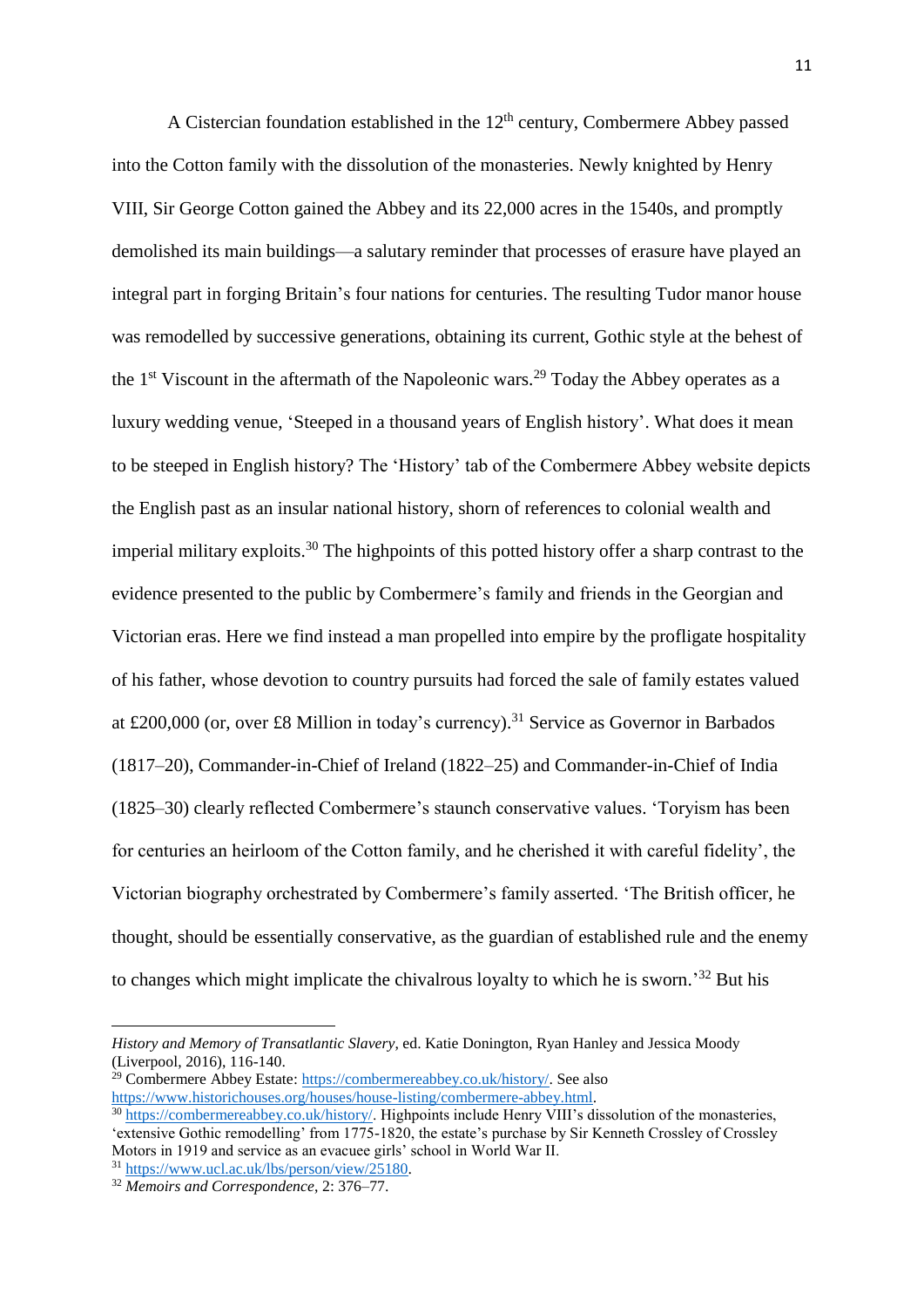imperial career was hardly an innovation. His family's political and economic fortunes including their purchase of English landed estates—had, since the seventeenth century, been predicated on ownership of sugar plantations and the enslaved humans whose forced labour extracted profits from the four Leeward Islands.<sup>33</sup>

While serving as Governor of Barbados in the 1810s, Combermere refashioned the Abbey in Gothic style, installing a Wellington Wing to commemorate the senior officer with whom he had served both at the storming at Seringapatam in India in 1799 and later in the Peninsular War. Inside the Abbey, behind it new, mock-Gothic façade, the impress of India is readily discerned in material culture acquired by the commonplace practices of empire in South Asia: conquest, gifting, loot and prize. Combermere was an adept practitioner of the acquisitive collecting practices associated with East India Company military campaigns.<sup>34</sup> Writing to the Governor General, Lord Amherst, during the reduction of Bharatpur Fort, he provided detailed military intelligence, interlaced with news of the items seized from the Raja's palace that he was sending as gifts to Amherst, his wife and his daughter.<sup>35</sup> The treasure taken by his army was valued at £480,000 (in excess of £27 Million pounds today), of which £500 was expended to mount two brass field-pieces presented by the army to the Commander-in-Chief. '[T]hey now stand in a gallery [at Combermere Abbey] lined with armour and every description of weapon', Mary, Viscountess Combermere and Captain Knollys reported in their *Memoirs & Correspondence* of Combermere in 1866.<sup>36</sup> Elevated to

<sup>&</sup>lt;sup>33</sup> This wealth, much augmented by intermarriage with women of the Caribbean planter aristocracy, is delineated by J.R.V. Johnson, 'The Stapleton Sugar Plantations in the Leeward Islands', *Bulletin of the John Rylands Library*, 48: 1 (1965), 175–206.

<sup>&</sup>lt;sup>34</sup> These collecting practices are detailed in the first three lectures of this series: Margot Finn, 'Material Turns in British History: I: Loot', *Transactions of the Royal Historical Society*, 28 (2018), 5–32; idem., 'Material Turns in British History: II: Corruption: Imperial Power, Princely Power, Princely Politics and Gifts Gone Rogue', *Transactions of the Royal Historical Society*, 29 (2019), 1-25; and idem., 'Material Turns in British History: III: Collecting: Colonial Bombay, Basra, Baghdad and the Enlightenment Museum', *Transactions of the Royal Historical Society*, 30 (2020), 1–28.

<sup>35</sup> Combermere to Lord Amherst, 19 December 1825, 22 January 1826, 24 January 1826, British Library, MSS Eur F140/80 (a).

<sup>36</sup> *Memoirs of Correspondence*, 2: 126.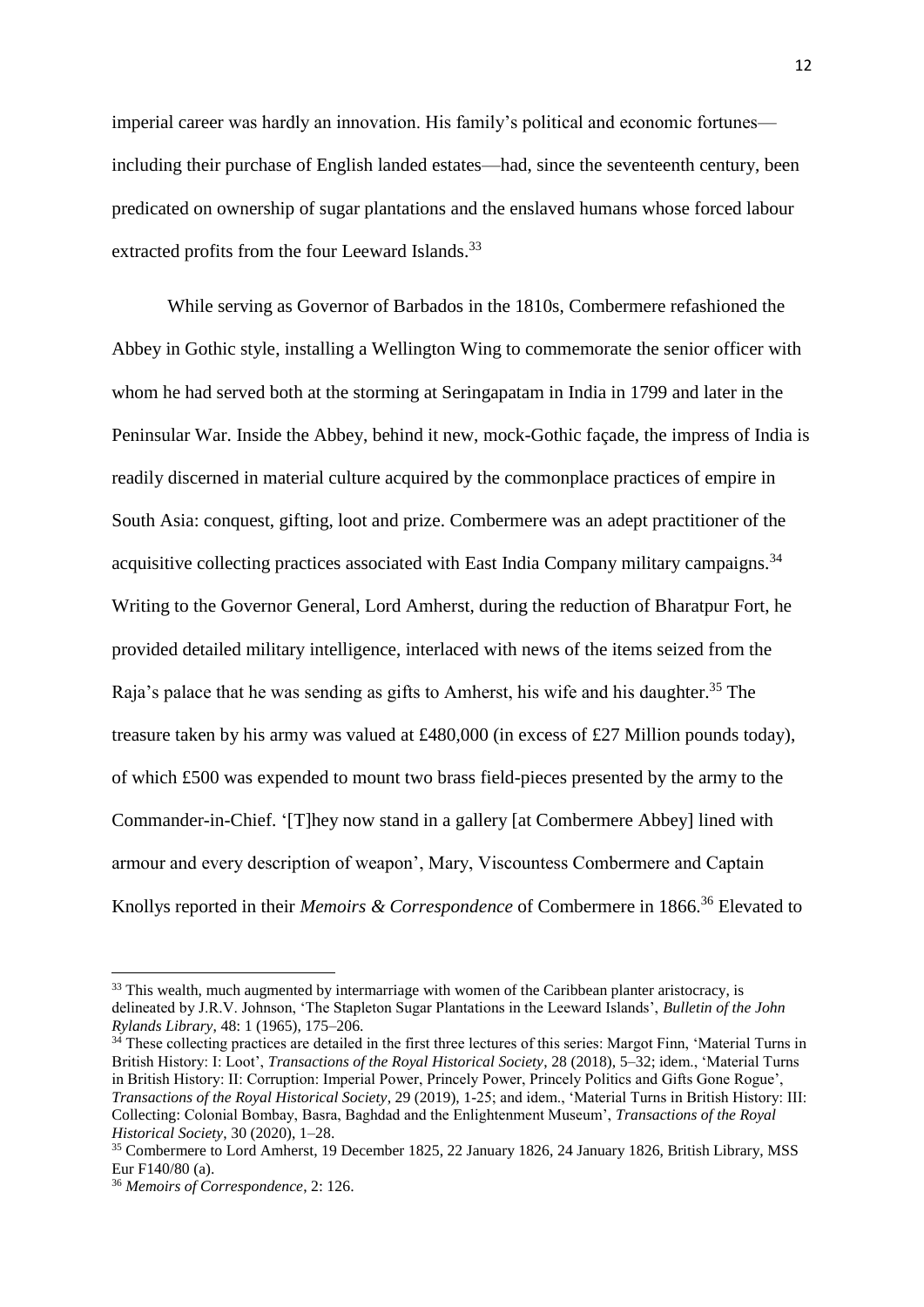Viscount for this victory, Combermere as Commander-in-Chief was entitled to one eighth of the Bharatpur prize money, a hefty sum worth just under £3.5 Million today.<sup>37</sup>

The months that followed this victory of 1826 saw Combermere travel throughout the Upper Provinces of Bengal, reviewing his troops, engaging in diplomacy with Indian princes and collecting artwork and armour for display at his English country house. Among the Indian princely states which the East India Company was, variously, using to shore up its power and seeking to supplant, the Viscount found many elite Indian advocates of a country house aesthetic compatible with his own. The newly installed King of Avadh, he reported to his sister, 'has, besides his many palaces, five or six country houses, quite English, with English furniture and pictures.<sup>38</sup> Diplomatic encounters such as these entailed lavish celebrations in which Indian princes and the Commander-in-Chief exchanged elaborate, costly gifts. East India Company policy strictly prohibited the retention of these presents by British officers,<sup>39</sup> but the printed memoirs published by Combermere's family and friends in the Victorian era clearly documented the flow of gifted Indian weaponry from these diplomatic encounters to Combermere Abbey.<sup>40</sup> The Raja of Patiala, a connoisseur of both Indian and English material culture, gifted the Commander-in-Chief 'a complete suit of chain-armour…inlaid with gold, a sword and shield, a bow and arrows, and a dagger', the Viscount's Victorian biographers noted. 'These may now be seen in the armoury at Combermere, side by side with many other weapons obtained during his residence in India,' they observed.<sup>41</sup> Policy Exchange's 'History Matters' project identifies historians who draw attention to English material culture's imbrication with empire figure as a 'woke' cavalry

<sup>37</sup> Ibid., 2: 127. See also 2: 215–216, 235–240.

<sup>&</sup>lt;sup>38</sup> Ibid., 2: 159.

<sup>39</sup> See Finn, 'Material Turns: III: Corruption'.

<sup>40</sup> *Memoirs and Correspondence*, 2: 171–172. See also 2: 151–52, 159. This gifting is a frequent theme in the memoir of Combermere's ADC, Major Archer, *Tours in Upper India, and in the Parts of the Himalaya Mountains; With an Account of the Courts of the Native Princes, &c.* (2 volumes; 1833), for example 1: 7–10, 188–89.

<sup>41</sup> *Memoirs & Correspondence*, 2: 171–72.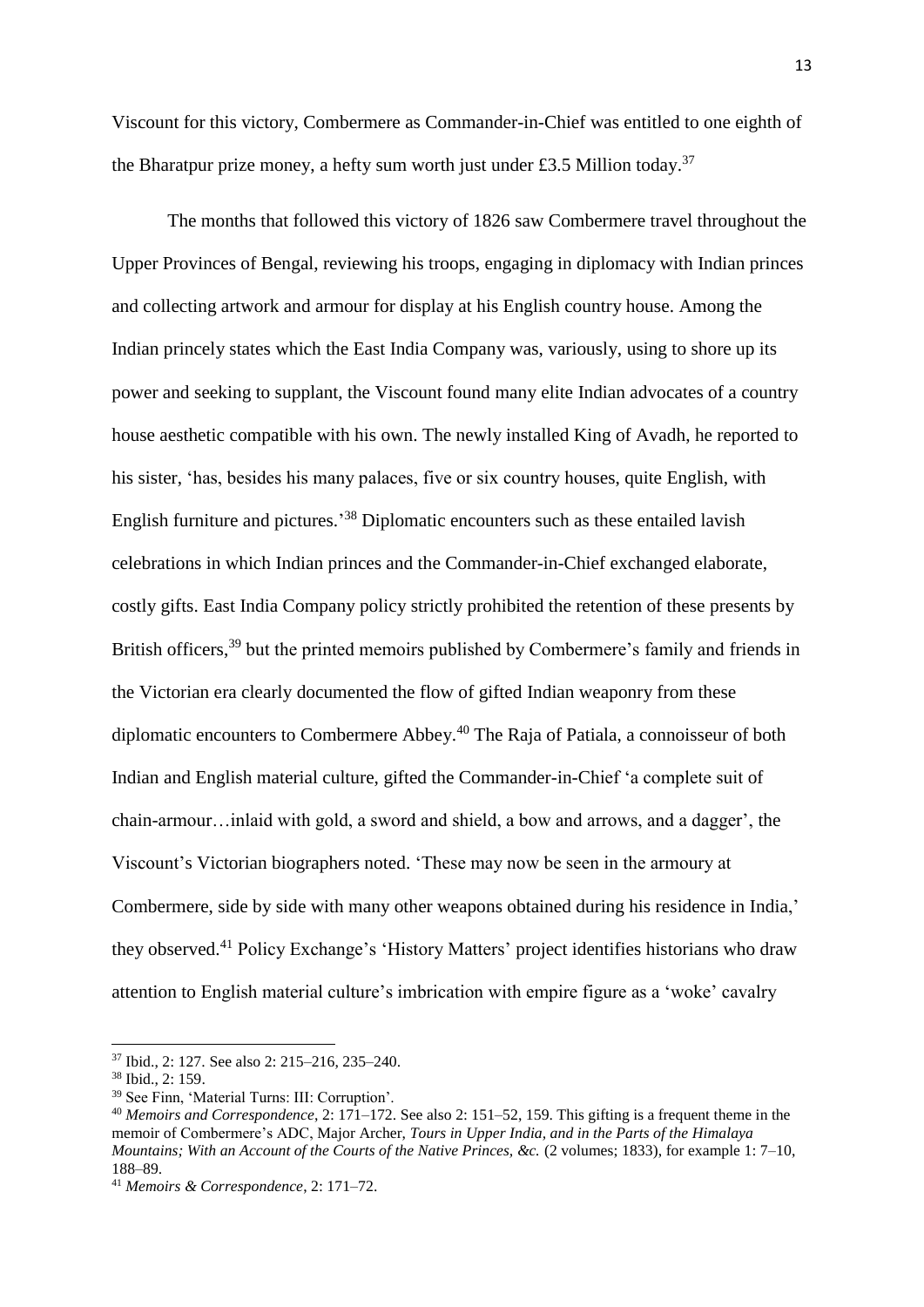intent to distort national history by 'rewriting' it. Taking a longer view, however, of EIC material culture, it is the  $20<sup>th</sup>$  and  $21<sup>st</sup>$  centuries' erasure of these colonial connections that is most striking, rather than historians' more recent attention to them. Already in the nineteenth century, Viscount Combermere's family and friends—no woke snowflakes they—drew repeated attention to the material legacies that flowed to Cheshire from India during his imperial career. There is no need to fall prey to the error against which Policy Exchange warns us—that is, 'judging our past with today's values<sup>'42</sup>—to acknowledge a fact selfevident to the Victorians. Empire and the violence upon which it was founded were bedrocks of the modern British nation-state, providing the men who governed it with wealth, status and power that took conspicuous physical form in their stately homes.

Combermere Abbey's hybrid East (and West) Indian material culture is hardly anomalous. In September 2020, the National Trust published a report which identified 93 properties in its care in England and Wales with links to colonialism, including 29 whose proprietors (like Combermere) received financial compensation for Parliament's abolition of slavery in 1834.<sup>43</sup> Ruffling many feathers, this important report amplified research on a much wider population of stately homes already in the public domain. In 2014, for example, historian Stephanie Barczewski identified hundreds of landed estates and country houses acquired with imperial wealth from 1700 to 1930. Of these, 229 were purchased or restored with East Indian fortunes between 1700 and 1850. The heyday of East India Company men's stately home acquisition extended from the  $1760s$  through the  $1810s<sup>44</sup>$  Counties such as Angus, Berkshire, Hertfordshire and Perthshire featured especially prominently in this

<sup>42</sup> 'Policy Exchange launches new history project' (28 June 2020): [https://policyexchange.org.uk/press](https://policyexchange.org.uk/press-release/policy-exchange-launches-new-history-project/)[release/policy-exchange-launches-new-history-project/.](https://policyexchange.org.uk/press-release/policy-exchange-launches-new-history-project/)

<sup>43</sup> Sally-Anne Huxtable, Corinne Fowler, Christo Kefalas and Emma Slocombe, eds, *Interim Report on the Connections between Colonialism and Properties in the Care of the National Trust, Including Links with Historic Slavery* (Swindon, 2020).

<sup>44</sup> Stephanie Barczewski, *Country Houses and the British Empire, 1700–1930* (Manchester, 2014), esp. 52–53.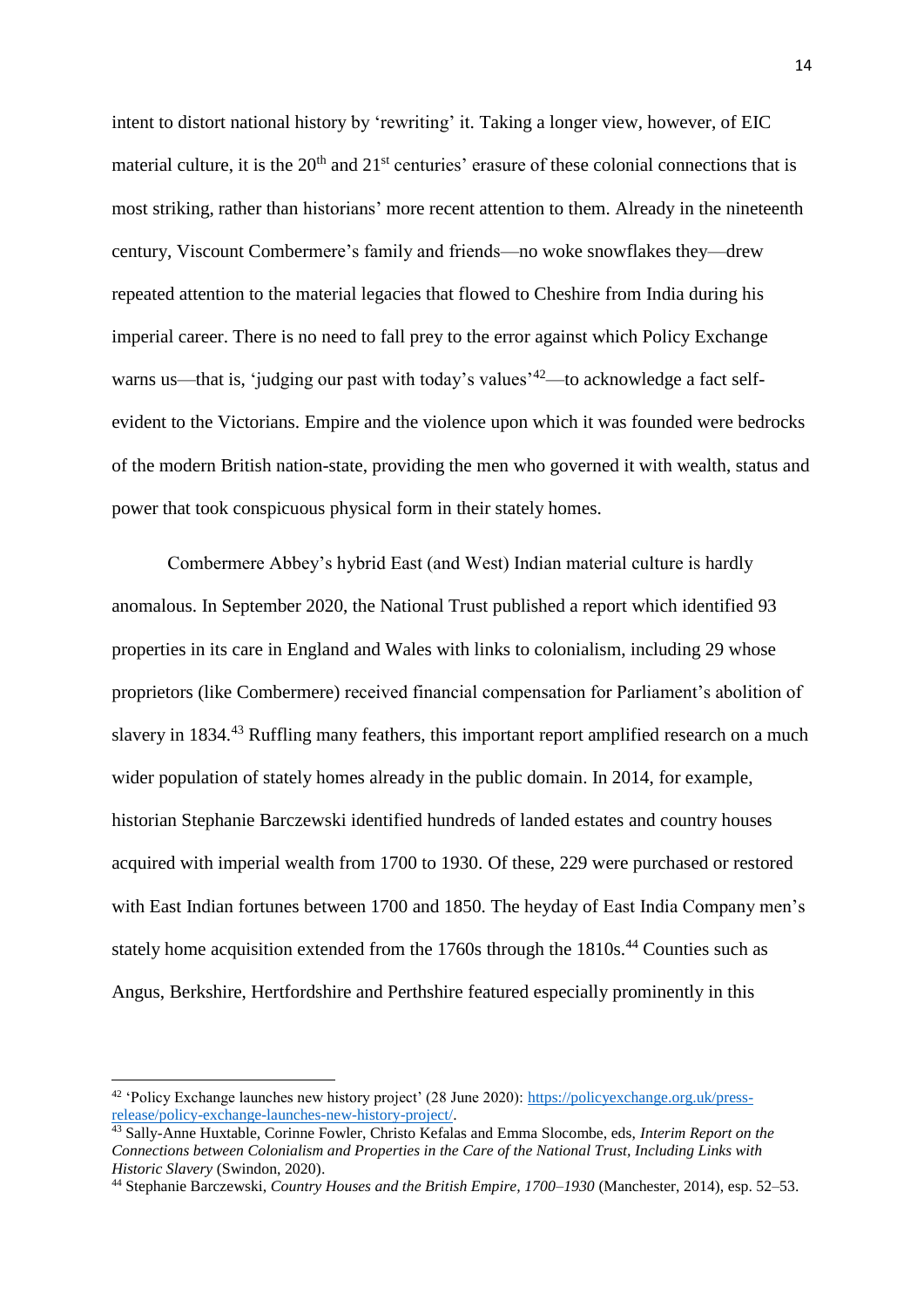architectural feeding frenzy. But stately homes built with East India Company fortunes punctuated the landscape across the full range of British counties in these years.<sup>45</sup>

To be sure, not all Georgians and Victorians were as willing as Viscount Combermere to draw attention to the South Asian wellsprings of their country house lifestyles. In the stately homes of men from mercantile backgrounds who aspired to gentility and of members of the lesser gentry whose economic precarity threatened their status, a more self-conscious marriage between Indian wealth and material culture emerged. <sup>46</sup> These men's architectural preferences, artistic tastes and furnishing choices point us to a pervasive strand of imperial amnesia mediated by their stately homes—structures that were both made possible by colonial lives and used to mask the traces of empire in the families they funded and maintained.

The desire to preserve, repurchase or acquire a country house as a family seat repeatedly recurs in the biographies of the leading men who drove East India Company policies both on the subcontinent and in Parliament. The *Oxford Dictionary of National Biography* entry for Robert Clive notes that, born into a venerable but impecunious gentry family, 'Clive experienced a... peripatetic childhood and... spent much time away from his parents' and their Shropshire country house. On his first return from the subcontinent in 1753, Clive unsurprisingly used his Indian fortune of £40,000 to pay his family's debts, including the mortgage on the family seat. Together with the purchase of new landed estates, this country house base allowed him to enter Parliament and build an East India Company interest in the House of Commons.<sup>47</sup> Likewise, Warren Hastings used the savings garnered

<sup>45</sup> This phenomenon is detailed in Margot Finn and Kate Smith, eds, *The East India Company at Home, 1757– 1857* (2018), available open access fro[m https://www.uclpress.co.uk/products/88277.](https://www.uclpress.co.uk/products/88277)

<sup>46</sup> For the negative stereotypes associated with EIC men of wealth and their landed estates, see J.M. Holzman, *The Nabobs of England 1760–1815: A Study of the Returned Anglo-Indian* (New York, 1926) and Tillman Nechtman, *Nabobs: Empire and Identity in Eighteenth-Century Britain* (Cambridge, 2010).

<sup>47</sup> H.V. Bowen, 'Clive, Robert, first Baron Clive of Plassey (1725–1774)', *Oxford Dictionary of National Biography* (Oxford, 2004; 3 January 2008 version).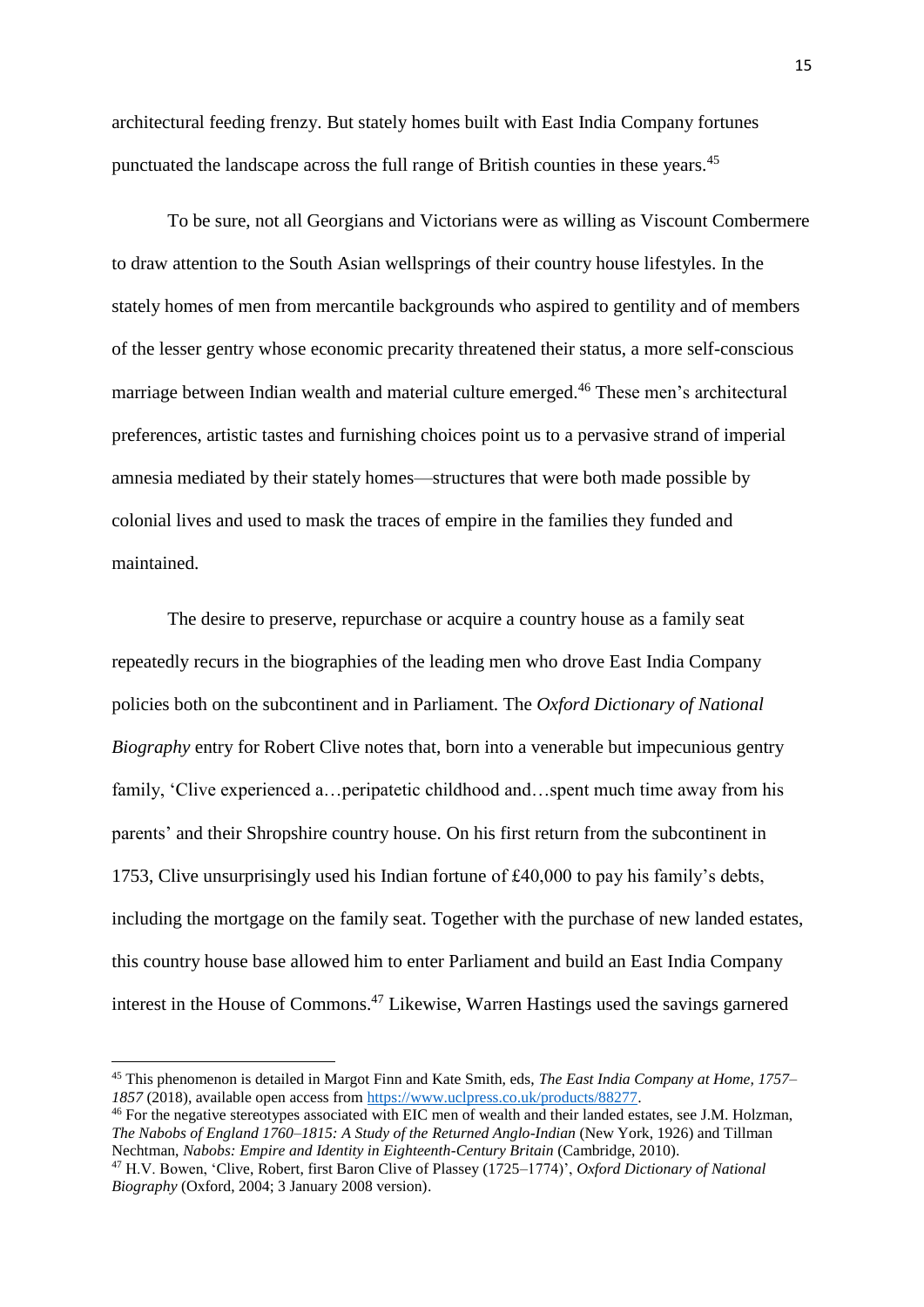from his Indian career to recuperate the estate in Worcestershire, to which his family traced its history continuously from the  $12<sup>th</sup>$  century. Returning to England in 1785, Hastings 'immediately set about trying to realize the objective that he had long set himself, the recovery of the Daylesford estate for the Hastings family', P.J. Marshall observes in the *Oxford Dictionary of National Biography*. Commissioning a new family seat by Samuel Pepys Cockerell, Hastings spent £60,000 of his £220,000 Indian fortune on Daylesford and its pleasure grounds, which he occupied with his wife from 1791, living 'the life of a country gentleman, engaged in local affairs and farming.'<sup>48</sup>

If we examine the external signifiers of East India Company men's country houses, processes of imperial erasure—Georgian era architectural 'cancel culture', if you will become conspicuously evident. Samuel Pepys Cockerell's most famous 'English' country house is not his reconstruction of Warren Hastings's beloved Daylesford, but instead the nearby, new home he designed for his own elder brother Charles in 1805. Charles (later Sir Charles) Cockerell retired from the East India Company civil service as a wealthy 'nabob' in 1801. He was typical of a late Georgian generation of Company men enriched far beyond their mercantile origins and determined to translate their prodigious Indian wealth into social and political power at home through family seats set on landed estates and parliamentary seats at Westminster.<sup>49</sup> The entrance of these men into the House of Commons stoked fears of an 'Oriental' overthrow of British liberties; Cockerell indeed first sat for a notoriously corrupt Cornwall constituency that was in the gift of his 'fellow nabob', Richard Barwell.<sup>50</sup> But his country seat, fashioned in a pastiche of Indian architectural styles now termed neo-

<sup>48</sup> P.J. Marshall, 'Hastings, Warren (1732–1818)', *Oxford Dictionary of National Biography* (Oxford, 2004; 4 October 2008 version).

<sup>49</sup> J.W. Anderson and R.G. Thorne, 'Cockerell, Charles (1755–1837), of Sezincote, Glos.', in *The History of Parliament: the House of Commons 1790–1820*, ed. R. Thorne (Cambridge, 1986): <https://www.historyofparliamentonline.org/volume/1790-1820/member/cockerell-charles-1755-1837> .

<sup>50</sup> Philip Lawson and Jim Phillips, '"Our execrable banditti": Perceptions of Nabobs in Mid-eighteenth Century Britain', *Albion*, 16: 3 (1984) 225–41; Anderson and Thorne, 'Cockerell'.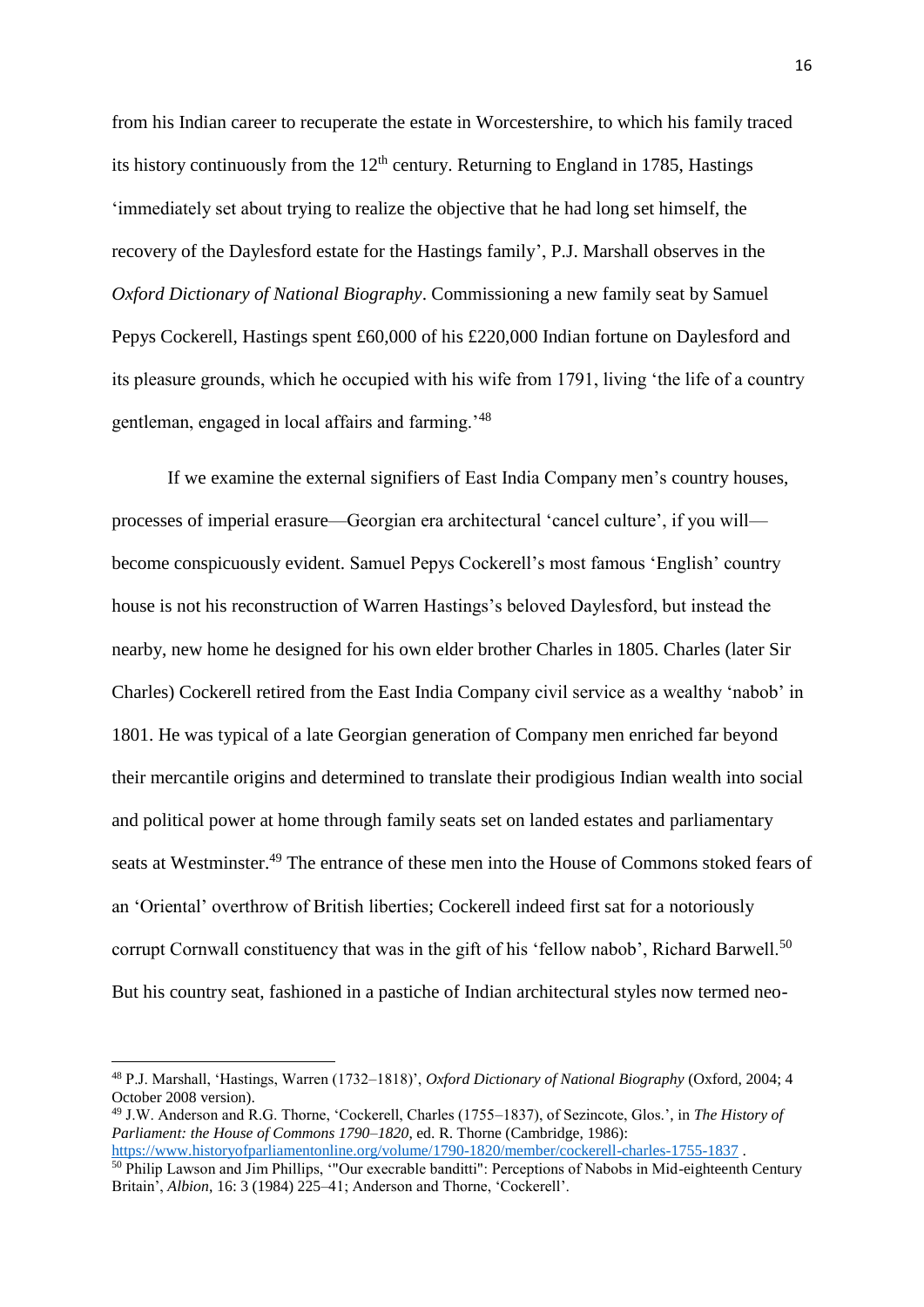Mughal or Indo-Saracenic, is entirely atypical of East India Company country houses. Sezincote House reputedly inspired the Prince of Wales's construction of the Royal Pavilion at Brighton, but it failed to capture the imagination of East India Company men.<sup>51</sup> Their characteristic architectural aesthetic spanned from the monastic abbey to mock Gothic structures, but was firmly centred in Palladianism and its neo-classical offshoots. These dominant styles rejected Indian influences, adopting instead 'the forms and ornament of ancient Roman buildings to create an architecture based on symmetry, proportion and perspective.'<sup>52</sup> Sir Francis Sykes's new country house at Basildon Park in Berkshire and Sir Thomas Rumbold's new house at Woodhall Park in Hertfordshire exemplify this trend.<sup>53</sup> In Wales, William Paxton's neo-classical new-build, Middleton Hall, likewise emphatically announced that this erstwhile East India Company surgeon had arrived in the gentry.<sup>54</sup> North of the Border, Novar House no less triumphantly signalled the return of Sir Hector Munro to his ancestral lands with the spoils of Indian warfare, which allowed him dramatically to expand his family home, reconfiguring its footprint as a classical square.<sup>55</sup>

'Nabob' was a term of abuse in Georgian Britain. A Persian word that designated a provincial governor in the Mughal empire, 'nawab' was transmogrified into nabob by vociferous British critics of the East India Company's nascent empire in the aftermath of Clive's victory at Plassey. To contemporaries, nabobism signified all that was wrong with

<sup>51</sup> Christopher Edward Clive Hussey, 'Sezincote, Gloucestershire', *Country Life*, 85 (1939) 502–6, 528–32; Jan Sibthorpe and Ellen Filor, 'Outside the Public: The Histories of Sezincote and Prestonfield in Private Hands', in *New Paths to Public Histories,* eds Margot Finn and Kate Smith (Basingstoke, 2015), 100–135. <sup>52</sup> 'Palladianism':<https://www.vam.ac.uk/collections/palladianism> .

<sup>&</sup>lt;sup>53</sup> See the National Trust's 'History of Basildon Park': [https://www.nationaltrust.org.uk/basildon](https://www.nationaltrust.org.uk/basildon-park/features/history-of-basildon-park)[park/features/history-of-basildon-park](https://www.nationaltrust.org.uk/basildon-park/features/history-of-basildon-park) and Historic Houses' 'Woodhall Park': <https://www.historichouses.org/house/woodhall-park/visit/> .

<sup>54</sup> W.G.J. Kuiters, 'Paxton, Sir William (1743/3–1824)', *Oxford Dictionary of National*

*Biography* (Oxford, 2004); Lowri Ann Rees, 'Welsh Sojourners in India: The East India Company, Networks and Patronage, c. 1760–1840', *Journal of Imperial and Commonwealth History*, 45:2 (2017), 167. Significantly, Paxton's neo-classical Middleton Hall was designed for him by Samuel Pepys Cockerell.

<sup>55</sup> Andrew Mackillop, 'The Highlands and the Returning Nabob: Sir Hector Munro of Novar, 1760-1807', in *Emigrant Homecomings: The Return Movement of Emigrants, 1600–2000*, ed. Marjory Harper (Manchester, 2005), 233–61.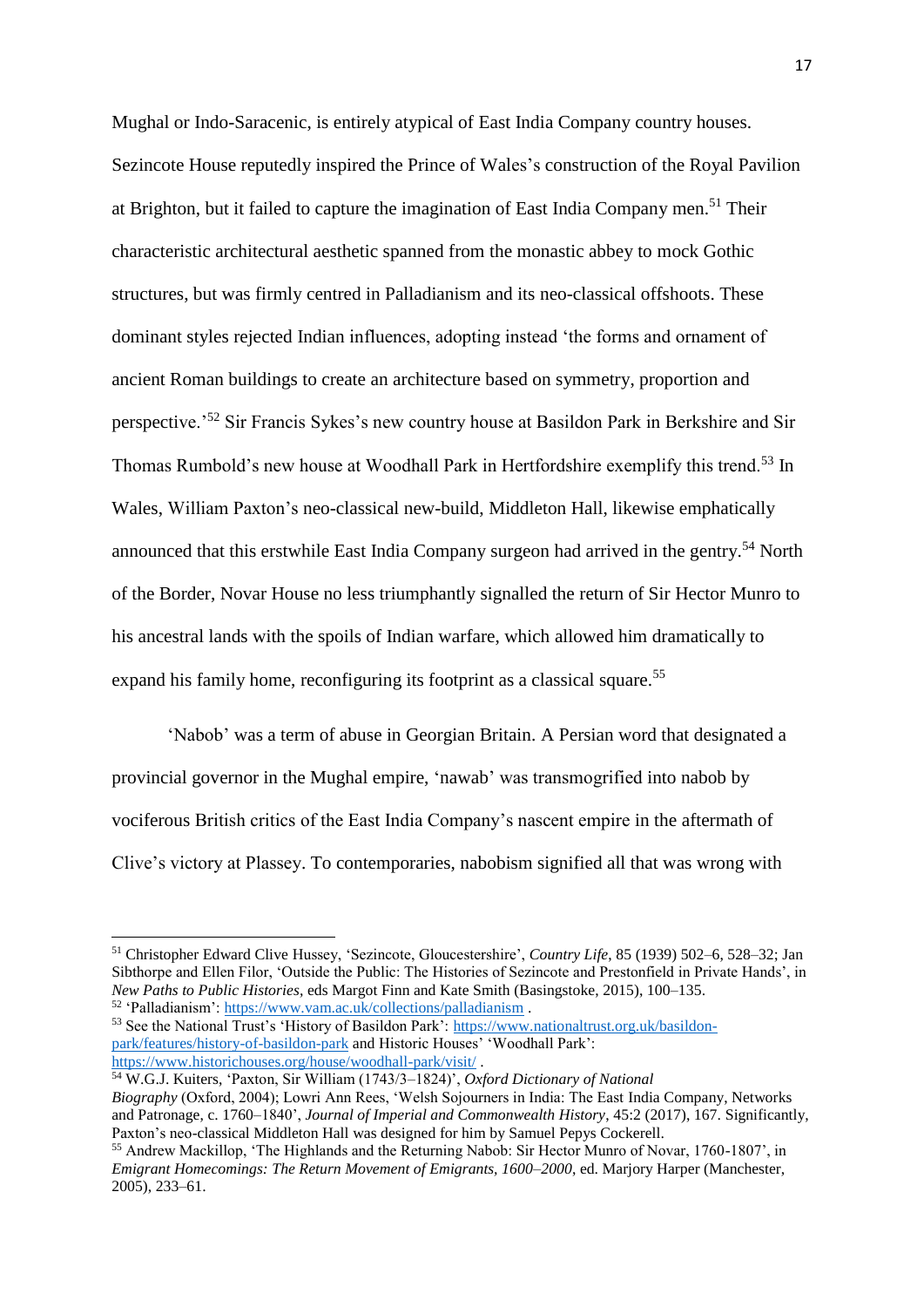East India Company rule: famine and exploitation on the subcontinent, followed by an inflow of excessive new wealth and political corruption to Britain—both signified by the purchase and extravagant refashioning of rural stately homes. <sup>56</sup> 'Here is a specimen of the new…aristocracy created…against the natural interests of this kingdom', Edmund Burke declaimed in the House of Commons in 1785, excoriating the nabob Paul Benfield. 'A…criminal, who long since ought to have fattened the region [sic] kites with his offal, is…enfeoffed with an estate, which… effaces the splendor [sic] of all the nobility of Europe', Burke raged.<sup>57</sup> James Gillray's 1797 caricature of Benfield, riding in front of his Palladian country house in Hertfordshire, registered the perceived dangers to the polity of this Asian wealth by racializing Benfield as 'black'.<sup>58</sup>

In this fraught political context, not least among the virtues of neo-classical and neo-Gothic country house facades was their role in downplaying the South Asian origins of Company men's wealth and power. Inside stately homes, Georgian and early Victorian propertied elites navigated uneasily between the celebration, the domestication and the denial of the Indian taproots of their British fortunes. Armorial porcelain crafted in Jingdezhen and elaborate Chinese wallpaper were luxury furnishings to which families with East India Company connections enjoyed disproportionate access. <sup>59</sup> Highly prized by members of the Georgian governing elite, today they are carefully preserved in the collections of the National Trust, providing a visual record of patterns of imperialism whose virtues have been hotly contested in Britain since the eighteenth century. <sup>60</sup> Women participated avidly in the imperial collecting practices that shaped this material culture. In South India, while her husband, the

<sup>56</sup> Nechtman, *Nabobs*, offers the most comprehensive analysis of this phenomenon.

<sup>57</sup> Edmund Burke, 'Speech on the Nabob of Arcot's Debts', in *The Writings and Speeches of Edmund Burke. Volume V India: Madras and Bengal 1774-1785*, ed. P.J. Marshall (Oxford, 1981), 544-545.

<sup>&</sup>lt;sup>58</sup> See James Gillray, 'Count Rupee', published by Hannah Humphrey 5 June 1797, National Portrait Gallery: NPG D12616 [: https://www.npg.org.uk/collections/search/person/mp61740/paul-benfield](https://www.npg.org.uk/collections/search/person/mp61740/paul-benfield) .

<sup>59</sup> Finn and Smith, eds, *The East India Company at Home*.

<sup>60</sup> Huxtable, Fowler, Kefalas and Slocombe, *Interim Report*.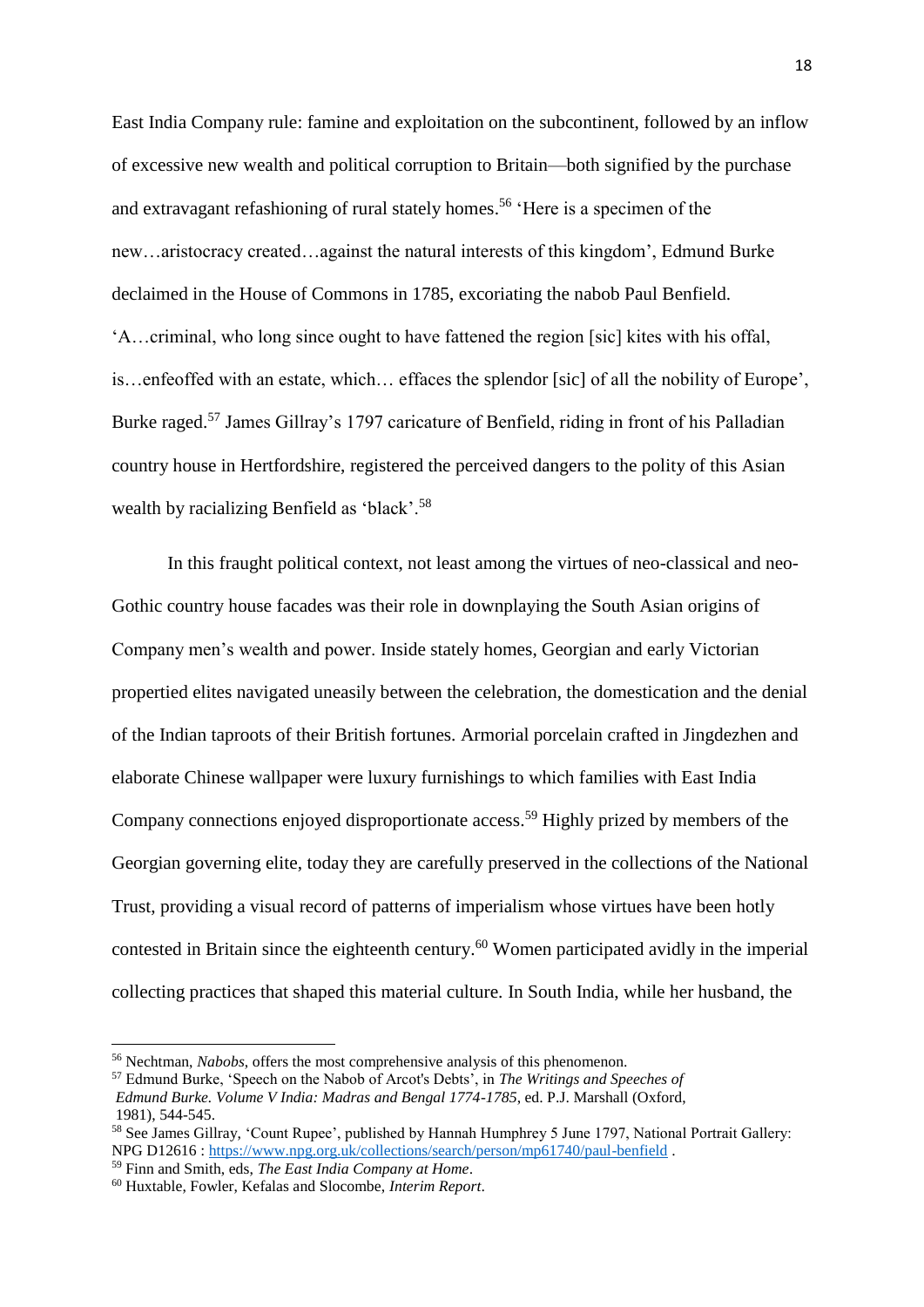Governor of Madras Presidency, worked to install a new, Hindu princely government after the defeat of Tipu Sultan in 1799, Lady Henrietta Clive, travelled extensively throughout Mysore. Accompanied by her teenage daughters, she collected loot, booty and luxury merchandise for Powis Castle, the family seat in Wales. Here the ornate chintz tent that had earlier accompanied Tipu Sultan on travels to survey his domains offered an arresting visual reminder of his defeat, when put to domestic use at Lady Clive's elite garden parties.<sup>61</sup>

In Georgian portraiture, we find intriguing material traces of the black lives that mattered to the elite status of this imperial ruling class.<sup>62</sup> Many South Asian domestic workers accompanied East India Company families from the subcontinent to stately homes in Britain, both as servants and as enslaved domestic staff.<sup>63</sup> Sir Hector Munro returned home to Scotland from his Indian campaigns with an entourage that included 'a BLACK SLAVE, a native of the East Indies, called CÆSAR' who, having absconded from his master's country house in 1771, was advertised for in the *Caledonian Mercury*. <sup>64</sup> In the early nineteenth century, having retired to Berkshire from Bengal, William Hickey was attended by—and painted with—his Indian man servant, William Munnoo. Their joint portrait, exhibited at the Royal Academy in 1820, designated William Munnoo as 'black', reminding us of the extended timeline and complex composition of black British histories.<sup>65</sup> Hickey's social circle in Bengal had included the family of Sir Henry Russell. In England, he resumed his

<sup>61</sup> Nancy K. Shields, ed., *Birds of Passage: Henrietta Clive's Travels in South India 1798-1801* (2009). <sup>62</sup> See for example the portrait of Sir Hector Munro and his Indian manservant, attributed to David Martin and painted in 1785 after Munro's return to Scotland from the subcontinent: National Portrait Gallery, London, NPG 1433:<https://www.npg.org.uk/collections/search/portrait/mw04577/Sir-Hector-Munro> .

<sup>63</sup> Satyasikha Chakraborty, '"Nurses of Our Ocean Highways": The Precarious Metropolitan Lives of Colonial South Asian Ayahs', *Journal of Women's History*, 32: 2 (2020), 37-64; Michael Fisher, 'Bound for Britain: Changing Conditions of Servitude, 1600-1857', in *Slavery & South Asian History*, ed. Indrani Chatterjee and Richard Eaton (Bloomington, IN, 2006), 187-209.

<sup>64</sup> *Caledonian Mercury*, 22 June 1771. Further examples of Indian (as well as African and Caribbean) enslaved runaways in Britain can be identified from the Runaway Slaves in Britain: Bondage, Freedom and Race in the Eighteenth Century database:<https://www.runaways.gla.ac.uk/> .

<sup>&</sup>lt;sup>65</sup> See the 1819 portrait by William Thomas of William Hickey of the EIC civil service, depicted at home in England with his Indian manservant, William Munnew (or Munnoo), National Portrait Gallery, London, NPG 3249: [https://www.npg.org.uk/collections/search/portrait/mw03129/William-Munnew-or-Munnoo-William-](https://www.npg.org.uk/collections/search/portrait/mw03129/William-Munnew-or-Munnoo-William-Hickey)[Hickey](https://www.npg.org.uk/collections/search/portrait/mw03129/William-Munnew-or-Munnoo-William-Hickey) . For William Munnew's legal status, see Fisher, 'Bound for Britain', 203-205.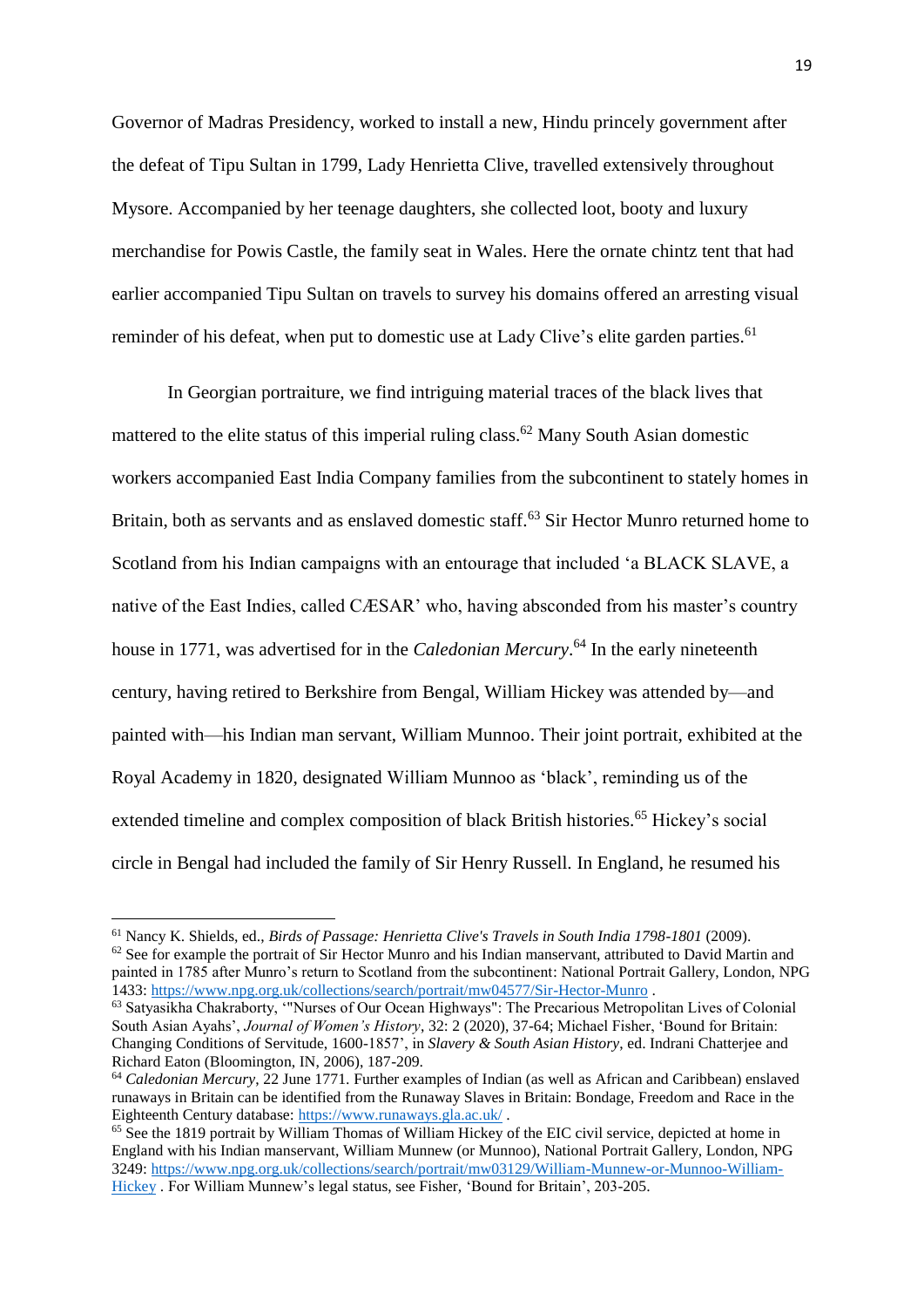friendship with Lady Russell, who had returned home with her youngest, Indian-born children and two Indian servants while her husband and eldest sons remained in India, accumulating the capital with which, in 1820, they would purchase a stately home.<sup>66</sup> As Lady Russell tested country house life in Surrey, Kent and Somerset, she was accompanied and supported by Indian attendants. ''I have found both my Black Women faithful good Souls….As to Anne Ayah she has really so attached herself to me that I think I never can part with her,' Lady Russell wrote in 1805. "Anne Ayah (who is now call'd Mrs Williams, being my Maid) I cannot part with, she is in many respects superior to an English Servant, and in no one inferior—her attachment to me is quite wonderful,' she enthused a year later.<sup>67</sup>

### **III The Selective, Collective Amnesias of Imperial Imagination.**

The Berkshire country house Lady Russell's husband and eldest son acquired in 1820, Swallowfield Park, embodies in its history, fabric and furnishings many of the contradictions, silences and erasures that marked (and masked) East India Company material culture. Its exterior gives no sign of Swallowfield's extended connection with empire in the East and West Indies.<sup>68</sup> But the Russells' extensive family archive sheds light on its many vestiges of empire—some obscured, but others displayed in plain view. Henry Russell, whose father Sir Henry Russell had served as Chief Justice in Bengal, amassed a substantial collection of

<sup>66</sup> Margot Finn, 'Swallowfield Park, Berkshire: From Royalist Bastion to Empire Home', in Finn and Smith (eds), *East India Company at Home*, 205–230, 461–66.

<sup>67</sup> Lady Russell to Charles Russell, 12 March 1805 and 30 March 1806, Bodleian Library, MS Eng. Lett. c. 154, fols 66 verso and 101.

<sup>68</sup> Lady Constance Russell, *Swallowfield and Its Owners* (1901) provides both images of the house and perspectives on its history from the Tudors through the Victorian era.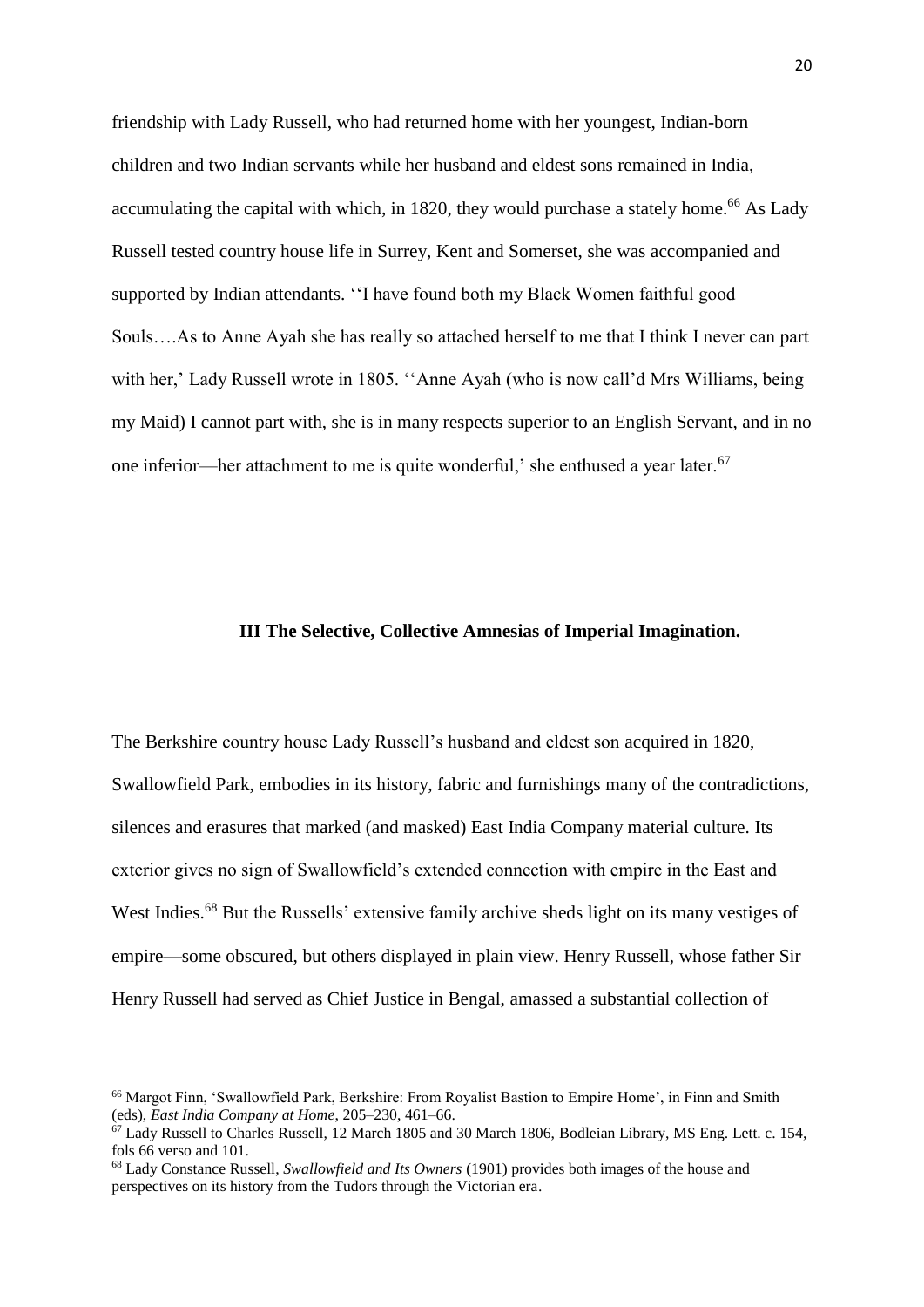Indian art while serving as the Company's diplomatic representative at Hyderabad.<sup>69</sup> At Swallowfield, this artwork, a portrait of Russell by Romney and copies of paintings by Old Masters he acquired with his Indian savings, together adorned the walls. Keen to consolidate and burnish his family's lineage, the second baronet carefully constructed a gallery of family portraits, commissioning the society artist David Wilkie to retouch a painting of his paternal grandmother, to make her more genteel.<sup>70</sup>

Excluded from Swallowfield's family gallery, however, was Henry's mixed-race daughter, Mary Wilson—one of three children born to him and his several Indian concubines. Sent 'home' to Britain on a separate ship to her father, his wife and their legitimate, white children, Mary was established at a boarding school in Clapham and trained up be a governess, under the guardianship of Major Pitman, a retired East India Company military officer who had served at Hyderabad with her father. Despatched as an adolescent to service in a Devonshire country house, Mary Wilson repeatedly begged her guardian to know whose child she was. Her father was adamant both that his identity be kept from her, and that she should not step foot in his Berkshire country house.<sup>71</sup> Material legacies of empire were clearly one thing to display, human legacies quite another.

There is no need anachronistically to apply twenty-first century sensibilities to censure Henry Russell's treatment of his mixed-heritage daughter. Her guardian, Major Pitman, as well as Henry's brothers and in-laws were both bemused and infuriated by his intransigence on this score. '[T]he dear childs [sic] mind for some time back has been much agitated on the subject of her birth, of which I have avoided giving her any explanation', Major Pitman wrote to Sir Henry in 1838. 'At her age it is natural she should think deeply on

 $69$  Examples include a watercolour of the emperor Akbar watching an elephant fight, painted c. 1780 and purchased by Russell in Hyderabad c. 1800-20, now in the National Gallery of Australia, Accession No. 91.1409:<https://searchthecollection.nga.gov.au/object?uniqueId=157166>.

<sup>70</sup> Finn, 'Swallowfield Park', 223–24.

<sup>71</sup> Ibid., 229–30.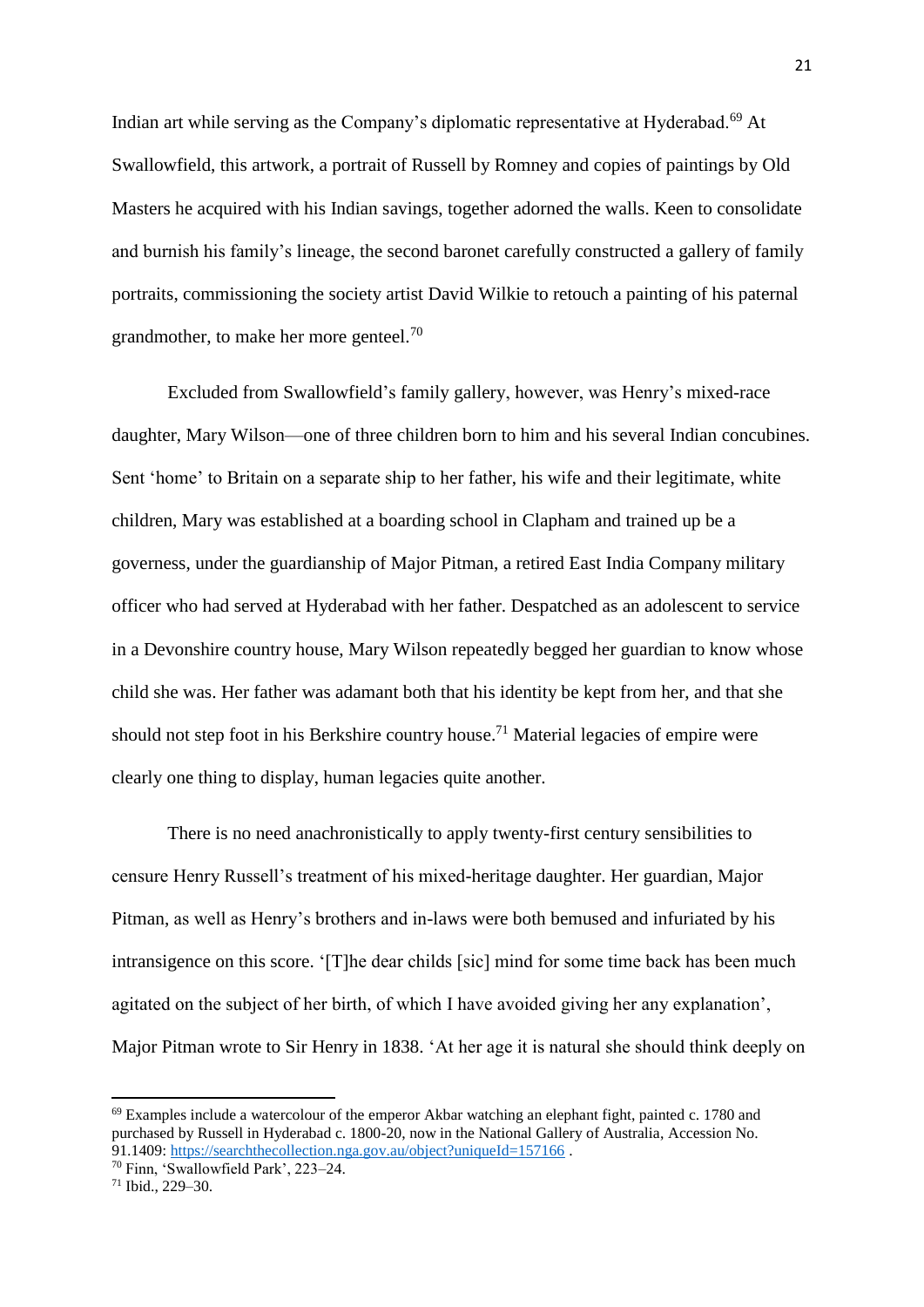a subject so interesting to her and I hope…..you will agree with me in…setting her mind at rest regarding it,' he pleaded.<sup>72</sup> Russell's brothers, his wife's sister and his brother-in-law all happily met and acknowledged Mary Wilson, commenting openly on her physical resemblance to her father. But Russell, citing the interests of his wife and legitimate, white daughters to justify his reasoning, repeatedly refused to declare his paternity. 'For the present I am satisfied…that we cannot tell Mary, whose daughter she is', he wrote to Pitman in 1839. 'In the first place, I could not tell her who she is, without at the same time receiving her at least occasionally into my house, and I find, what is perhaps not only natural but proper, that Lady R. would object to this, at all counts while her own daughters are unmarried.<sup>73</sup>

Tracking the Indian capital inherited by Henry Russell's sisters—Mary Wilson's aunts—also leads us to English country houses. Like Swallowfield, at first glance, the stately homes they inhabited in Lancashire and Devon appear to be quintessentially English. The drawing room of Henrietta Greene née Russell's country house was filled with fine furniture crafted locally by Gillows of Lancaster.<sup>74</sup> But the house itself, Whittington Hall, was a new build financed in no small part with capital from Henrietta's dowry, funded by savings from her father's salary as a judge on the Calcutta Supreme Court.<sup>75</sup> The neo-classical exterior of Winslade Park, the country house in Devon in which Henry's sister Rose resided, likewise simultaneously reflected and concealed imperial fortunes. Constructed earlier in the century for the nabob Edward Cotsford, Winslade had been purchased by Rose Porter née Russell's

<sup>72</sup> Major Pitman to Sir Henry Russell, 2nd Bt, 14 April 1838, Bodleian Library, MS Eng. Lett. c. 170, fol. 26.

<sup>73</sup> Sir Henry Russell to Major Pitman, 9 October 1839, Bodleian Library, MS Eng. Lett. c. 170, fol. 51.

<sup>74</sup> Richard T. Lonsdale's painting of the interior of 'The Drawing Room at Whittington Hall, Lancashire', commissioned c. 1836 by Henrietta's husband, the M.P. Thomas Greene, depicts a cosy, English domestic interior 'splendidly furnished by the well-known cabinet-making firm of Gillows of Lancaster', as the Art Fund's notes observe: [https://www.artfund.org/supporting-museums/art-weve-helped-buy/artwork/7086/the](https://www.artfund.org/supporting-museums/art-weve-helped-buy/artwork/7086/the-drawing-room-at-whittington-hall-lancashire)[drawing-room-at-whittington-hall-lancashire.](https://www.artfund.org/supporting-museums/art-weve-helped-buy/artwork/7086/the-drawing-room-at-whittington-hall-lancashire) Conventionally viewed as quintessentially 'English', Gillows' business enterprise was, in fact, closely imbricated with Caribbean slavery from the 1770s onward. See K.E. Ingram, 'The West Indian Trade of an English Furniture Firm', *Jamaican Historical Review*, 3: 3 (1962), 22–37. <sup>75</sup> For Thomas Greene, see Margaret Escott, 'Greene, Thomas (1794-1872), of Slyne and Whittington Hall, Lancs', in *The History of Parliament: The House of Commons 1820-1832*, ed. D.R. Fisher (Cambridge, 2009): [https://www.historyofparliamentonline.org/volume/1820-1832/member/greene-thomas-1794-1872.](https://www.historyofparliamentonline.org/volume/1820-1832/member/greene-thomas-1794-1872)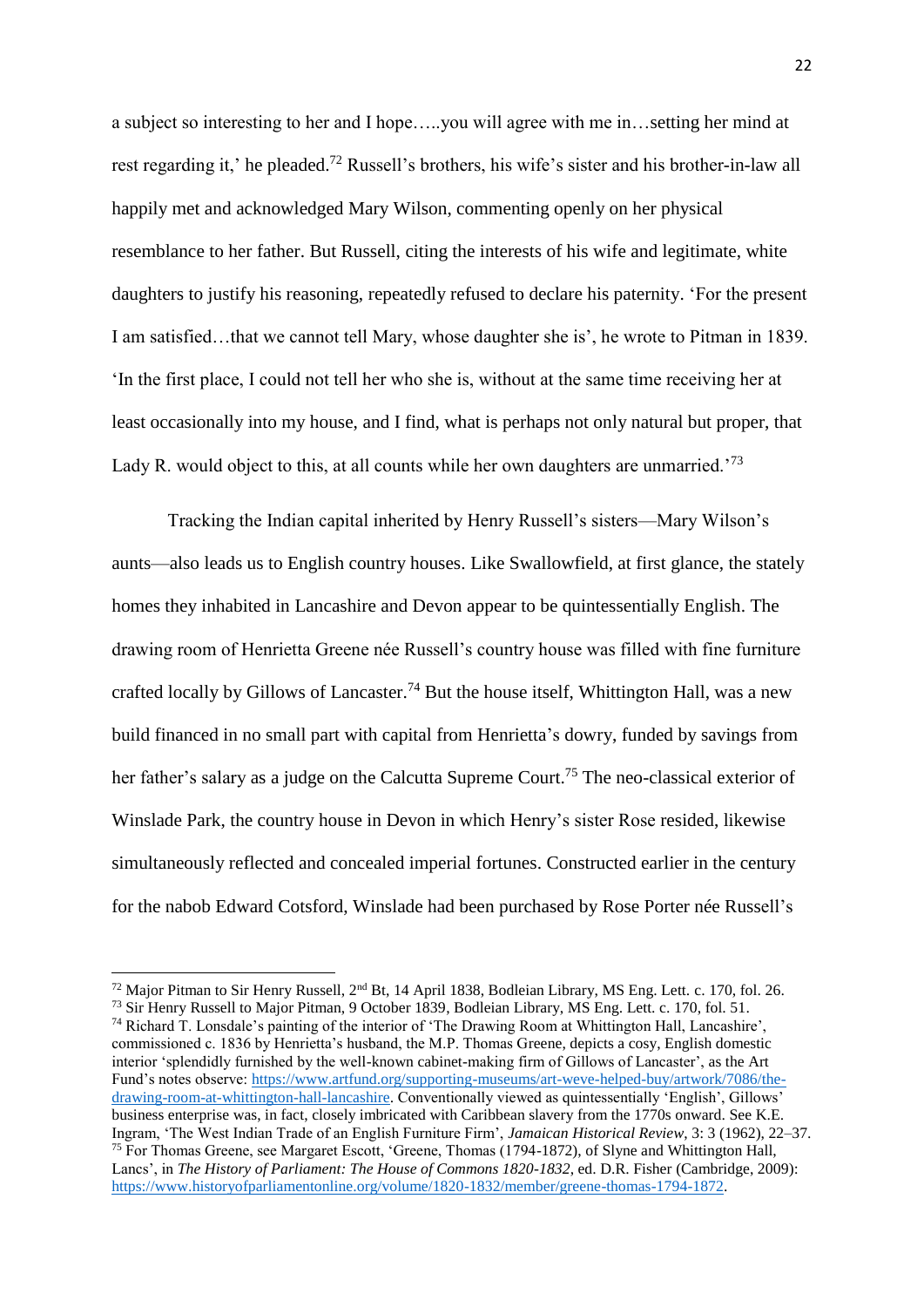father-in-law, who was the proprietor of substantial estates in British Guiana. Rose's dowry provided an injection of Indian capital into the Porter finances when she married into the family in 1820. Abolition in 1834 brought the couple a second financial windfall. As the proprietor of 709 enslaved humans, Porter received £35,960 in compensation from Parliament, just under £2.5 Million in today's money.<sup>76</sup>

At multiple levels and across the generations, country house material culture played vital roles in effacing the imperial past from contemporaries' memory. This selective amnesia was neither a passive nor an innocent process. We can trace its lineaments alike in stately home construction, in the decorative arts that defined a new Georgian country house aesthetic and in Victorian family history-writing. The biography of a silver-gilt presentation vase at Swallowfield brings this process of imperial erasure into clear view. In 1901, Swallowfield's then chatelaine, Lady Constance Russell, published a biography of her marital home, rooting its place in history firmly in the Tudor era and underlining its historic ties to the British monarchy.<sup>77</sup> A commemorative vase dating from 1823 was one of the very few Russell family ties to India she chose to acknowledge. Funded by a subscription of over a thousand pounds presented to Henry Russell on his departure from Hyderabad in 1820, this decorative object—Lady Russell proudly proclaimed—was a small token of his colleagues' appreciation for Russell's imperial service. The records in the East India Company archive tell a very different story. In 1818, two years before his precipitate departure from Hyderabad, Russell had taken the law into his own hands, stepping beyond his diplomatic authority to order the flogging of two Indian men implicated in a robbery in the city's bazar. He subjected each man to 1,000 lashes, a punishment administered by his brother-in-law. Within two days, both

<sup>76</sup>Legacies of British Slave-ownership database: [https://www.ucl.ac.uk/lbs/person/view/8022.](https://www.ucl.ac.uk/lbs/person/view/8022) See also [https://historicengland.org.uk/listing/the-list/list-entry/1097566.](https://historicengland.org.uk/listing/the-list/list-entry/1097566)

<sup>77</sup> Russell, *Swallowfield*.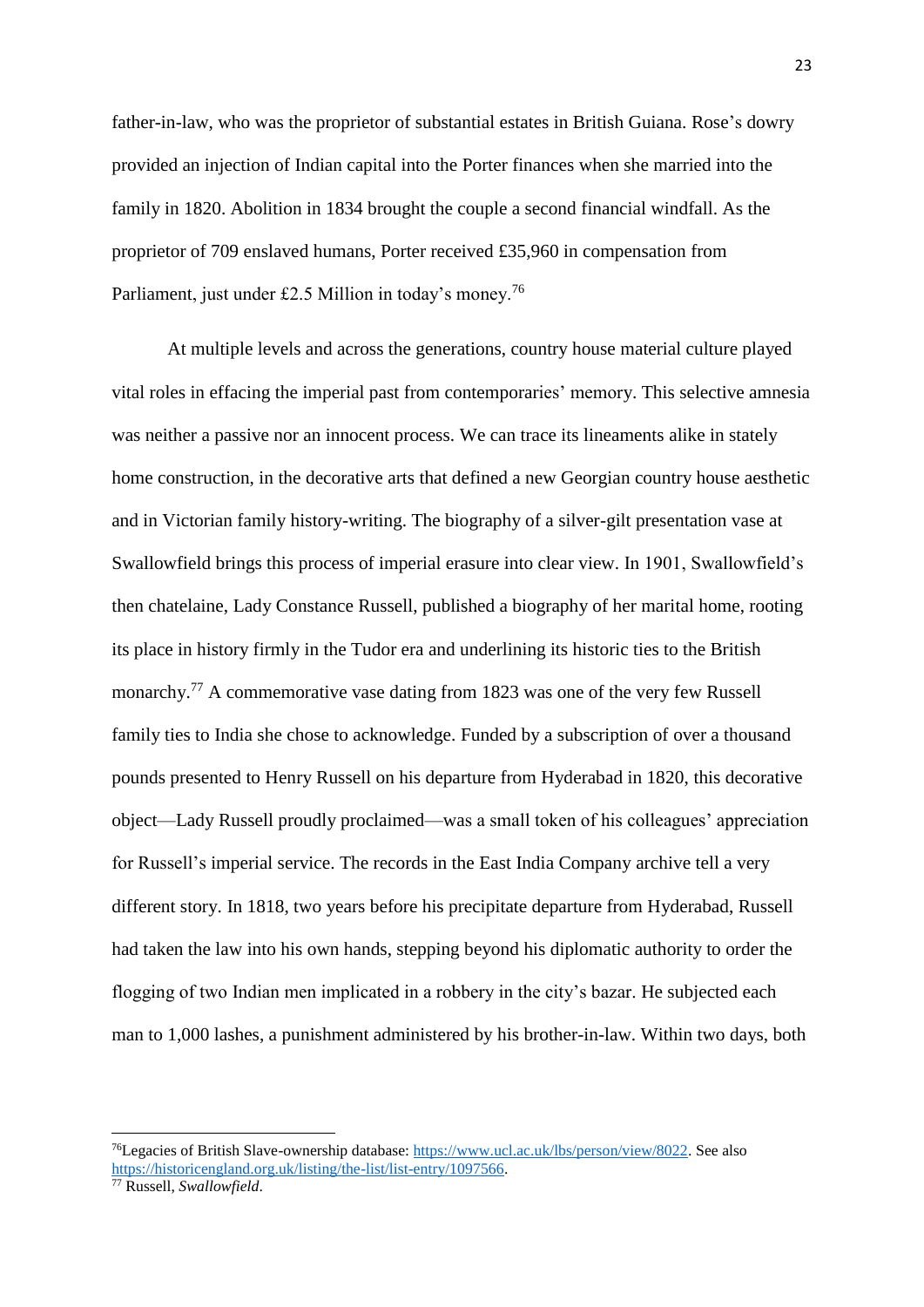prisoners were dead.<sup>78</sup> The Company's military officers at Hyderabad swiftly mobilised in defence of this brutal flogging, but the Governor General and Council in Calcutta were outraged at Russell's actions, and he resigned his post before he could be sacked. The vase, a 'Tribute of Grateful Remembrance' funded by his subordinates at Hyderabad, was commissioned in the aftermath of this disgrace and proudly displayed at Swallowfield.<sup>79</sup> Unsurprisingly, when it was auctioned in Salisbury in 2010, it was Lady Russell's patriotic version of its provenance, not the archival record of its contested heritage, that the auctioneers cited in their catalogue.<sup>80</sup>

#### **IV Conclusions**.

Today contested heritage figures prominently in a so-called culture war that rages across parliamentary politics, heritage organisations, educational institutions and social media. The Secretary of State for Culture has warned ostensibly arm's-length heritage organisations that they risk their funding if they 'politicise' history, while the Minister for Equalities has charged any school teacher who uncritically deploys Critical Race Theory with 'breaking the law'.<sup>81</sup> On Twitter and in the pages of the *Daily Mail*, the *Telegraph* and *The Times*, these sentiments have found a warm reception, as indignant readers have declaimed against 'cancel

<sup>78</sup> Finn, 'Swallowfield Park', 226-28.

 $79$  Ibid.

<sup>&</sup>lt;sup>80</sup> Accompanied by an extensive quotation from Lady Russell's book to secure its provenance, the vase was estimated at £20,000-30,000 by Wooley & Wallis and purchased by London dealers Koopman Rare Art for £95,000: [https://www.antiquestradegazette.com/news/2010/london-dealers-bid-95-000-for-rundell-vase-in](https://www.antiquestradegazette.com/news/2010/london-dealers-bid-95-000-for-rundell-vase-in-salisbury/)[salisbury/.](https://www.antiquestradegazette.com/news/2010/london-dealers-bid-95-000-for-rundell-vase-in-salisbury/)

 $81$  Above, footnotes 10 and 11.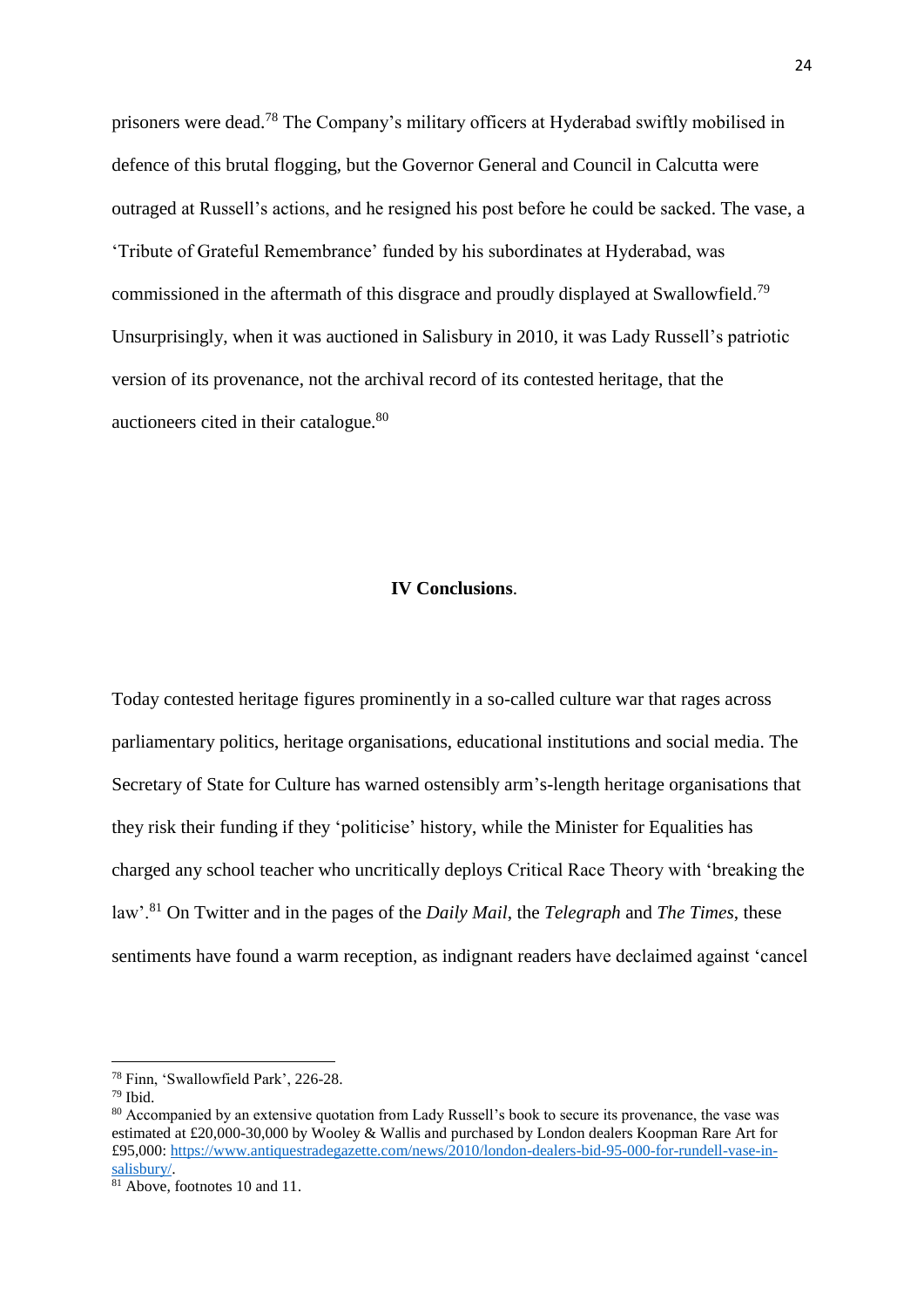culture' even as they have ostentatiously withdrawn their support from charities such as the National Trust by destroving their membership cards and cancelling their subscriptions.<sup>82</sup>

In this lecture, I have used the entwined material histories of the East India Company and the British country house to question two fundamental premises of our twenty-firstcentury culture wars. First, my reading of the imperial histories of stately homes since the eighteenth century challenges the claim—made by projects such as Policy Exchange's 'History Matters'—that present-day critiques of Britain's imperial past represent a novel, present-minded, 'woke' challenge to Britons' shared conception of the nation and its history. Rather, by pointing to Georgian-era diatribes against East India Company 'nabobs', I have suggested that such critiques were fundamental to many eighteenth- and nineteenth-century men and women's understanding of their own times. In the fabric, the artwork and the decorative cultures of the country houses they inhabited, we can trace a much earlier, highly politicised genealogy of heritage contests which continues to animate public understanding of the past today. By the Victorian era, Palladian and neo-Gothic architecture had definitively triumphed over the neo-Mughal, Indo-Saracenic style championed by Samuel Pepys Cockerell. By attending to the longer histories of British attitudes to empire, we can begin to understand why. For, the frequent assertion that critiques of imperialism today anachronistically subject past generations to twenty-first-century belief systems itself effaces from the historical record men, women and children who challenged slavery, racial bias and imperial conquest decades (and indeed centuries) ago. Their histories too can be found in the archives and in the artistic legacies of the country house, if we choose to seek them, rather than complacently, unthinkingly asserting that our moral values today invariably trump those of the generations that preceded us.

<sup>82</sup> Dominic Sandbrook's 'How dare the National Trust link Wordsworth to slavery because his brother sailed a ship to China', *Daily Mail*, 23 September 2020, exemplifies the dominant tone and substance of this critique.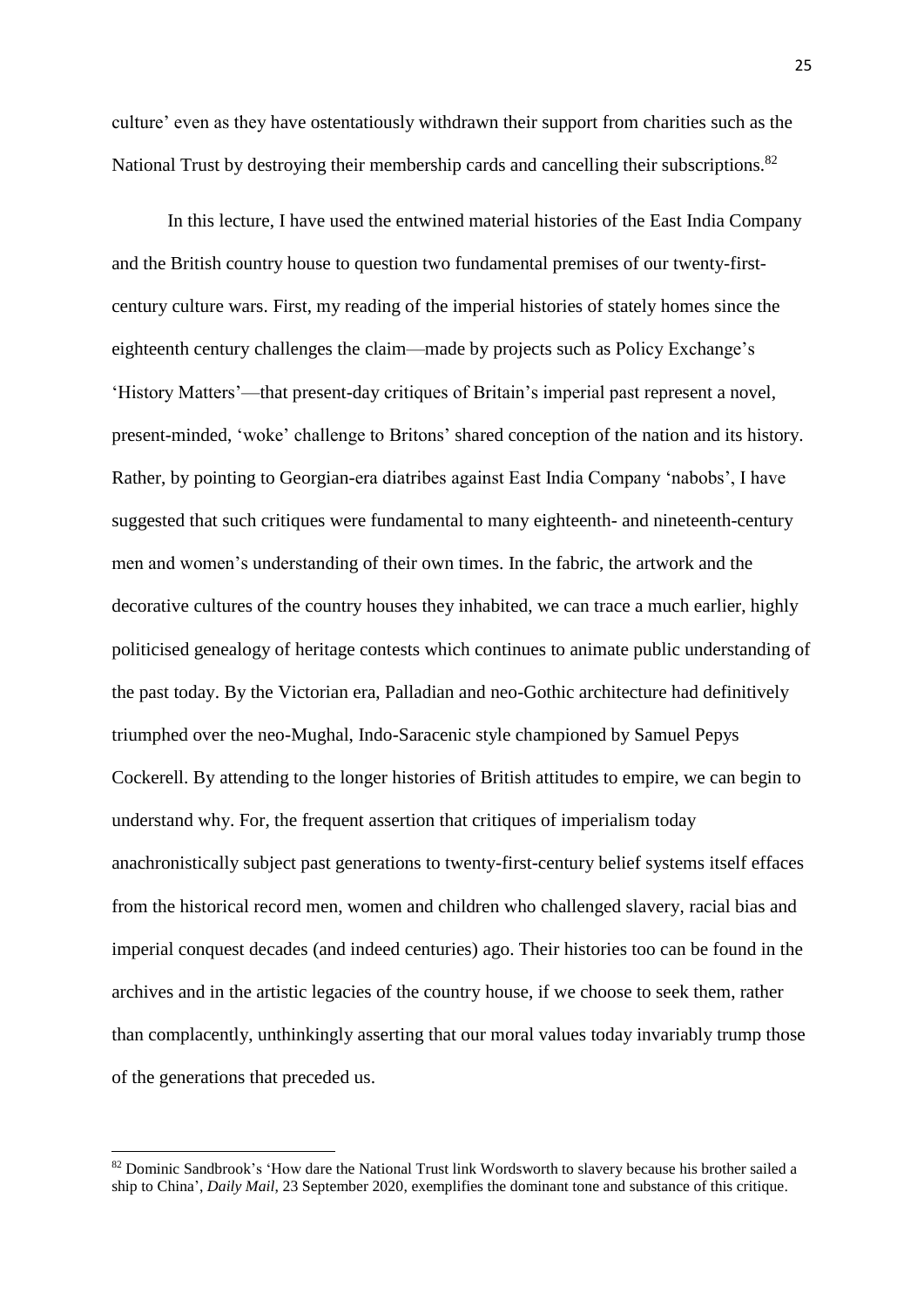Second, my interpretation questions the commonplace claim that by re-writing familiar narratives of national icons such as country houses, historians fundamentally distort the settled verities of a stable past. Instead, I have suggested that re-writing history was an essential function of the country house, and that Georgian and Victorian families residing in stately homes were fully alive to this political purpose. The selective acquisition of desirable imperial luxuries, the selective exclusion of mixed-race progeny and the selective rewriting of family members' records of colonial service are all conspicuous in the amnesiac archives of Britons' stately homes.<sup>83</sup> Nor is recognition of the integral role of selective remembering and forgetting in shaping nations a modish, politically-correct development of our century. Rather, it has been an axiom of historical analysis since at least the Victorian period. Ernest Renan—who was a close friend and intellectual companion of Sir Mountstuart Grant Duff, the fourth president of the Royal Historical Society, a former Governor of Madras, and no woke snowflake—articulated this argument forcefully in *Qu'est-ce qu'une nation?* (*What is a Nation)*, published in 1882:

Forgetting, I would even say historical error, is an essential factor in the creation of a nation and it is for this reason that the progress of historical studies often poses a threat to nationality. Historical inquiry, in effect, throws light on the violent acts that have taken place at the origin of every political formation, even those that have been the most benevolent in their consequences. Unity is always brutally established. $84$ 

<sup>83</sup> Finn, 'Swallowfield Park'. For broader discussions of these processes of erasure, see for example Catherine Hall, Keith McClelland, Nick Draper, Kate Donington and Rachel Lang, *Legacies of British Slave-ownership: Colonial Slavery and the Formation of Victorian Britain* (Cambridge, 2014), chap. 5 and Katie Donington, *The Bonds of Family: Slavery, Commerce and Culture in the British Atlantic World* (Manchester, 2019). <sup>84</sup> Ernest Renan, *Qu'est-ce qu'une nation?*, trans. Ethan Rundell as *What Is a Nation?* (Paris, 1992), 3. For Grant Duff and Renan, see Sir Mountstuart E. Grant Duff, *Ernest Renan: In Memoriam* (1893). Grant Duff's 'liberal' vision of history is discussed in the first lecture in this series, Finn, 'Material Turns I: Loot', 28–31.